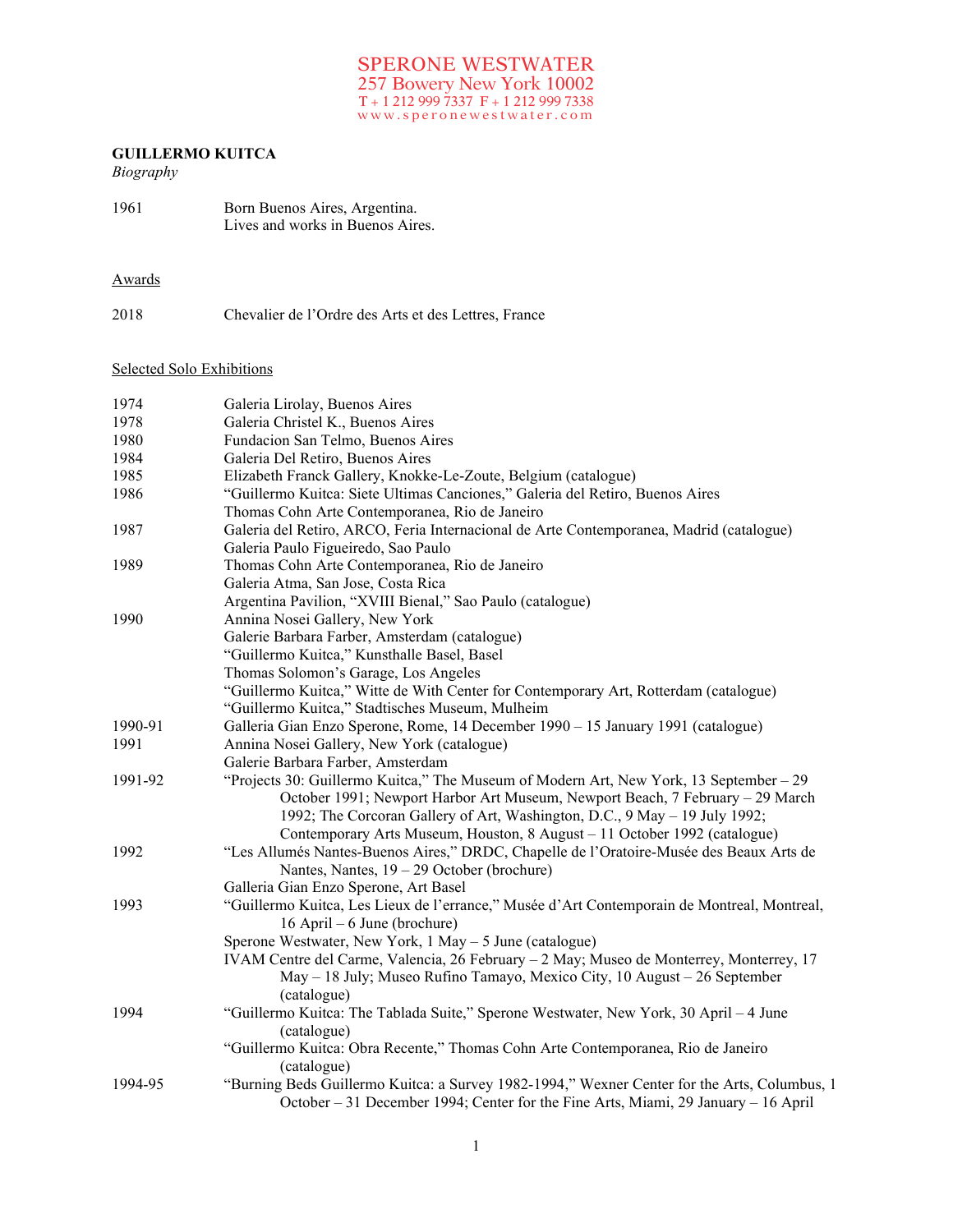|         | 1995; Whitechapel Art Gallery, London, 5 May - 25 June 1995; The Douglas Hyde<br>Gallery, Trinity College, Dublin, 15 November - 13 December 1995 (catalogue)                    |
|---------|----------------------------------------------------------------------------------------------------------------------------------------------------------------------------------|
| 1995    | "Guillermo Kuitca," Galerie Barbara Farber, Amsterdam, 18 February - 16 March (catalogue)<br>"Guillermo Kuitca," Galeria Ramis Barquet, Monterrey, 30 June - 29 July (catalogue) |
|         | "Guillermo Kuitca: Puro Teatro," Sperone Westwater, New York, 28 October - 22 December<br>(catalogue)                                                                            |
| 1996    | "Guillermo Kuitca," Galleria Gian Enzo Sperone, Rome, 28 February - 30 March                                                                                                     |
|         | "Guillermo Kuitca," espacio 204, Caracas, 7 - 28 September                                                                                                                       |
| 1997    | "Guillermo Kuitca," Milleventi, Milan, 13 February - 15 March                                                                                                                    |
|         | "Guillermo Kuitca: Poema Pedagógico," Sperone Westwater, New York, 3 May - 7 June<br>(catalogue)                                                                                 |
|         | "Guillermo Kuitca," Timothy Taylor Gallery, London, 5 June - 19 July                                                                                                             |
| 1997-98 | "Guillermo Kuitca en Caracas," Museo Alejandro Otero, Caracas, 16 November 1997 – 15 March<br>1998 (catalogue)                                                                   |
| 1998    | "Guillermo Kuitca," Galerie Thaddaeus Ropac, Paris, 17 January - 28 February                                                                                                     |
| 1999    | "Guillermo Kuitca," L. A. Louver, Venice, 12 February - 13 March                                                                                                                 |
|         | "Guillermo Kuitca," Centro de Arte Hélio Oiticica, Rio de Janeiro, 8 April – 23 May (catalogue)                                                                                  |
|         | "Guillermo Kuitca," Sperone Westwater, New York, 1 May - 12 June (catalogue)                                                                                                     |
|         | "Guillermo Kuitca; Beds, Theaters, and Drawings," The Arts Club of Chicago, Chicago, 17                                                                                          |
|         | September $-13$ November (catalogue)                                                                                                                                             |
| 1999-00 | "Guillermo Kuitca," La Serre Art Contemporain, Trets, 21 November 1999 - 16 January 2000                                                                                         |
| 2000    | "Guillermo Kuitca: Oeuvres récentes," Fondation Cartier, Paris, 5 April – 28 May (catalogue)                                                                                     |
| 2001    | "Guillermo Kuitca," Galerie Hauser & Wirth, Zürich, 15 September – 13 October (catalogue)                                                                                        |
| 2002    | "Guillermo Kuitca," Galleria Cardi & Co., Milan, 17 April - 31 May (catalogue)                                                                                                   |
|         | "Guillermo Kuitca," L.A. Louver, Los Angeles, 16 May - 15 June                                                                                                                   |
|         | "Guillermo Kuitca," Sperone Westwater, New York, 1 November - 15 December                                                                                                        |
|         | "Guillermo Kuitca," Galeria Enrique Guerrero, Mexico City, 5 September - 31 October<br>(catalogue)                                                                               |
| 2003    | "Guillermo Kuitca: Obras 1982/2002", Museo Nacional Centro de Arte Reina Sofia, Madrid, 6                                                                                        |
|         | February – 28 April (catalogue)                                                                                                                                                  |
|         | "Guillermo Kuitca: Obras 1982/2002," MALBA Colecccion Costantini, Buenos Aires, 6 June - 28                                                                                      |
|         | August (catalogue)                                                                                                                                                               |
| 2004    | "Guillermo Kuitca: Dibujos y Variaciones Sobre Papel," Sala Muralla Bizantina, Cartagena, 5                                                                                      |
|         | $July - 31 August (catalogue)$                                                                                                                                                   |
| 2005    | "Guillermo Kuitca: Theatre Collages" Hauser & Wirth, London, 22 March - 14 May (catalogue)                                                                                       |
|         | "Guillermo Kuitca: Acoustic Mass," Sperone Westwater, New York, 3 November - 17 December                                                                                         |
| 2006-07 | "Guillermo Kuitca: Obras Puntuales," Museo Nacional de Bellas Artes, Santiago, 16 March - 20                                                                                     |
|         | May 2006; Banco de la Republica - Biblioteca Luis Angel Arango, Bogota, 27                                                                                                       |
|         | September 2006 - 29 January 2007 (catalogue)                                                                                                                                     |
|         | "Das Lied von der Erde: Guillermo Kuitca," Daros Foundation, Zürich, 24 November 2006 - 18                                                                                       |
|         | March 2007 (catalogue)                                                                                                                                                           |
| 2007    | "Guillermo Kuitca: The Ring," Galerie Daniel Templon, Paris, 14 April - 26 May                                                                                                   |
|         | "Guillermo Kuitca: Si Yo Fuera El Invierno Mismo (If I Were Winter Itself)," Argentine Pavilion,                                                                                 |
|         | 52 <sup>nd</sup> International Art Exhibition, Venice, 10 June - 23 September (catalogue)                                                                                        |
|         | "Guillermo Kuitca: Stage Fright," Gallery Met, Metropolitan Opera, New York, 19 September - 1<br>November (catalogue)                                                            |
| 2008    | "Guillermo Kuitca," Singapore Sculpture Square, Singapore, 10 September - 11 October                                                                                             |
|         | (brochure)                                                                                                                                                                       |
|         | "Guillermo Kuitca," Hauser & Wirth, 196A Piccadilly, London, 23 September - 8 November, 15                                                                                       |
|         | Old Bond Street, London, 24 September -10 October                                                                                                                                |
| 2009-11 | "Guillermo Kuitca: Everything, Paintings and Works on Paper, 1980-2008," Miami Art Museum,                                                                                       |
|         | 9 October 2009 - 17 January 2010; Albright-Knox Art Gallery, Buffalo, 19 February -                                                                                              |
|         | 30 May 2010; Walker Art Center, Minneapolis, 26 June - 19 September 2010; Hirshhorn<br>Museum and Sculpture Garden, Washington, D.C., 21 October 2010 - 16 January 2011          |
|         |                                                                                                                                                                                  |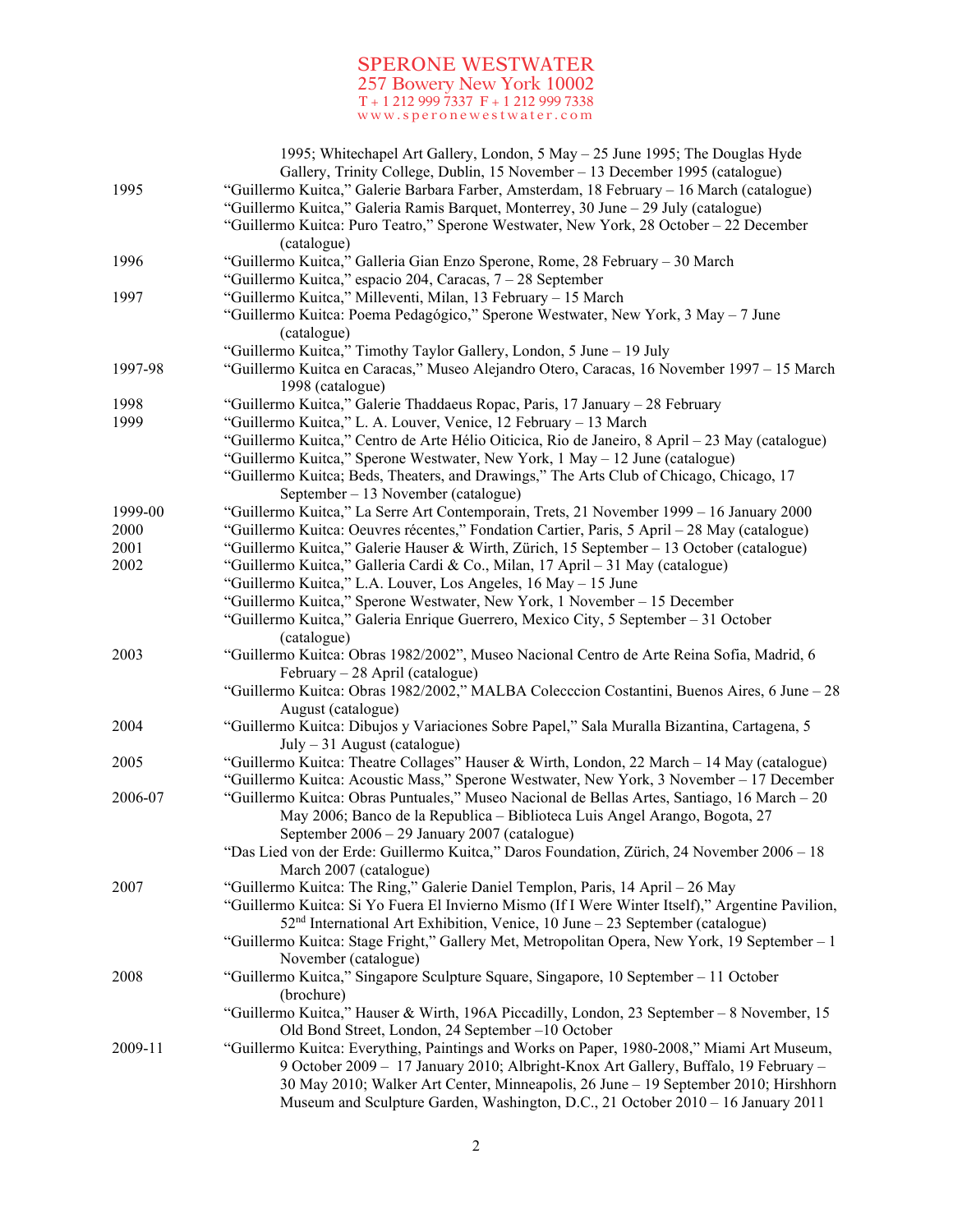|         | (catalogue)                                                                                                  |
|---------|--------------------------------------------------------------------------------------------------------------|
| 2010    | "Guillermo Kuitca," Hauser & Wirth, Zürich, 23 January – 6 March                                             |
|         | "Guillermo Kuitca: Paintings 2008-2010 & Le Sacre, 1992," Sperone Westwater, New York, 22                    |
|         | September $-6$ November (catalogue)                                                                          |
| 2012    | "Guillermo Kuitca," Hauser & Wirth, London, 1 June – 28 July (catalogue)                                     |
| 2012-13 | "Guillermo Kuitca: Diarios," The Drawing Center, New York, 3 November – 16 December 2012;                    |
|         | Broad Art Museum at Michigan State University, East Lansing, 22 February – 26 May                            |
|         | 2013; Museum of Contemporary Art Denver, Denver, 21 June – 15 September 2013<br>(catalogue)                  |
| 2014    | "L'ENCYCLOPÉDIE Nos. I, II, III, IV, V, VI," Hauser & Wirth, Zürich, 18 January – 14 March                   |
|         | "Guillermo Kuitca: This Way," Sperone Westwater, New York, 24 April – 28 June                                |
|         | "Guillermo Kuitca: Philosophy for Princesses," Pinacoteca do Estado de São Paulo, São Paulo, 17              |
|         | $July - 2 November (catalogue)$                                                                              |
|         | "Diarios," Galeria Fortes Vilaça, São Paulo, 30 October – 6 December                                         |
|         | "Doble Eclipse," Mendes Wood, São Paulo, 30 October – 6 December                                             |
| 2016    | "Guillermo Kuitca," Hauser & Wirth, London, 27 May – 30 July (catalogue)                                     |
| 2017    | "Guillermo Kuitca," Pasquart Kunsthaus Centre d'Art, Biel, Switzerland, 29 January – 26 March<br>(catalogue) |
| 2019    | "Guillermo Kuitca," curated by Sonia Becce, Galería Elba Benítez, Madrid, 22 February – April                |
|         | "Guillermo Kuitca," Hauser & Wirth, Los Angeles, 18 May – 11 August (catalogue)                              |
| 2021    | "Les Citoyens," group exhibition curated by Guillermo Kuitca, Triennale Milano and the                       |
|         | Fondation Cartier, Milan, 6 May - 12 September (catalogue)                                                   |
|         | "Guillermo Kuitca: Dénouement," Lille Métropole Musée d'art moderne, Villeneuve d'Ascq,                      |
|         | France, 16 April – 26 September (catalogue)                                                                  |
|         | "Guillermo Kuitca," Hauser & Wirth, Zürich, 11 June - 27 August                                              |

# Selected Group Exhibitions:

| 1980 | "Premio Braque," Museo de Arte Moderno, Buenos Aires                                                                                                                                    |
|------|-----------------------------------------------------------------------------------------------------------------------------------------------------------------------------------------|
| 1981 | "25 anos," Museo de Arte Moderno, Buenos Aires                                                                                                                                          |
| 1982 | "La Nueva Imagen" y "Pintura Fresca," Galeria del Buen Ayre, Buenos Aires                                                                                                               |
|      | "Gruppo IIIII," CAYC, Centro de Arte y Comunicacion, Buenos Aires (catalogue)                                                                                                           |
|      | "La Anavanguardia," Estudio Giesso, Buenos Aires (catalogue)                                                                                                                            |
|      | "Bienal Arche," Museo Nacional de Bellas Artes, Buenos Aires                                                                                                                            |
|      | "Premio Braque," Museo Nacional de Bellas Artes, Buenos Aires                                                                                                                           |
| 1983 | "Intergrafik '83," Berlin (R.D.A.)                                                                                                                                                      |
|      | "Artes visuales y democracia, La Nueva Imagen de los '80s," CAYC, Centro de Artes y                                                                                                     |
|      | Comunicacion, Buenos Aires                                                                                                                                                              |
|      | "Realismo, Tres Vertientes," Museo de America, Madrid; Maison de l'Amérique Latine, Paris;                                                                                              |
|      | Moscow and Belgrade                                                                                                                                                                     |
|      | "Sieben Maler aus Buenos Aires," DAAD Gallery, Berlin                                                                                                                                   |
|      | "Buenos Aires a traves de sus Artistas," Centro Cultural Ciudad de Buenos Aires; Akademie der                                                                                           |
|      | Kunst, Berlin; International Union of Architects, XV Congress, Cairo                                                                                                                    |
|      | "7 Pintores," Museo Municipal Bellas Artes Juan B. Castagnino, Rosario                                                                                                                  |
|      | "Expressiones '83," Museo de Arte Moderno, Centro Cultural Ciudad de Buenos Aires, Buenos<br>Aires                                                                                      |
| 1984 | "Artistas en el papel," Centro Cultural Ciudad de Buenos Aires, Buenos Aires; Museo Municipal<br>de Bellas Artes Juan B. Castagnino, Rosario; Museo Provincial de Bellas Artes, Tucuman |
|      | "Libros de Artistas," Centro Cultural Ciudad de Buenos Aires, Buenos Aires                                                                                                              |
| 1985 | "Ideas y imagenes de la Argentina de hoy," Museo de Arte Moderno, Mexico City (catalogue)                                                                                               |
|      | "Del Pop Art a la Nueva Imagen," Galeria Ruth Benzacar, Buenos Aires; Museo Nacional de<br>Artes Plasticas, Montevideo                                                                  |
|      | "Instalaciones," Fundacion San Telmo, Buenos Aires                                                                                                                                      |
|      |                                                                                                                                                                                         |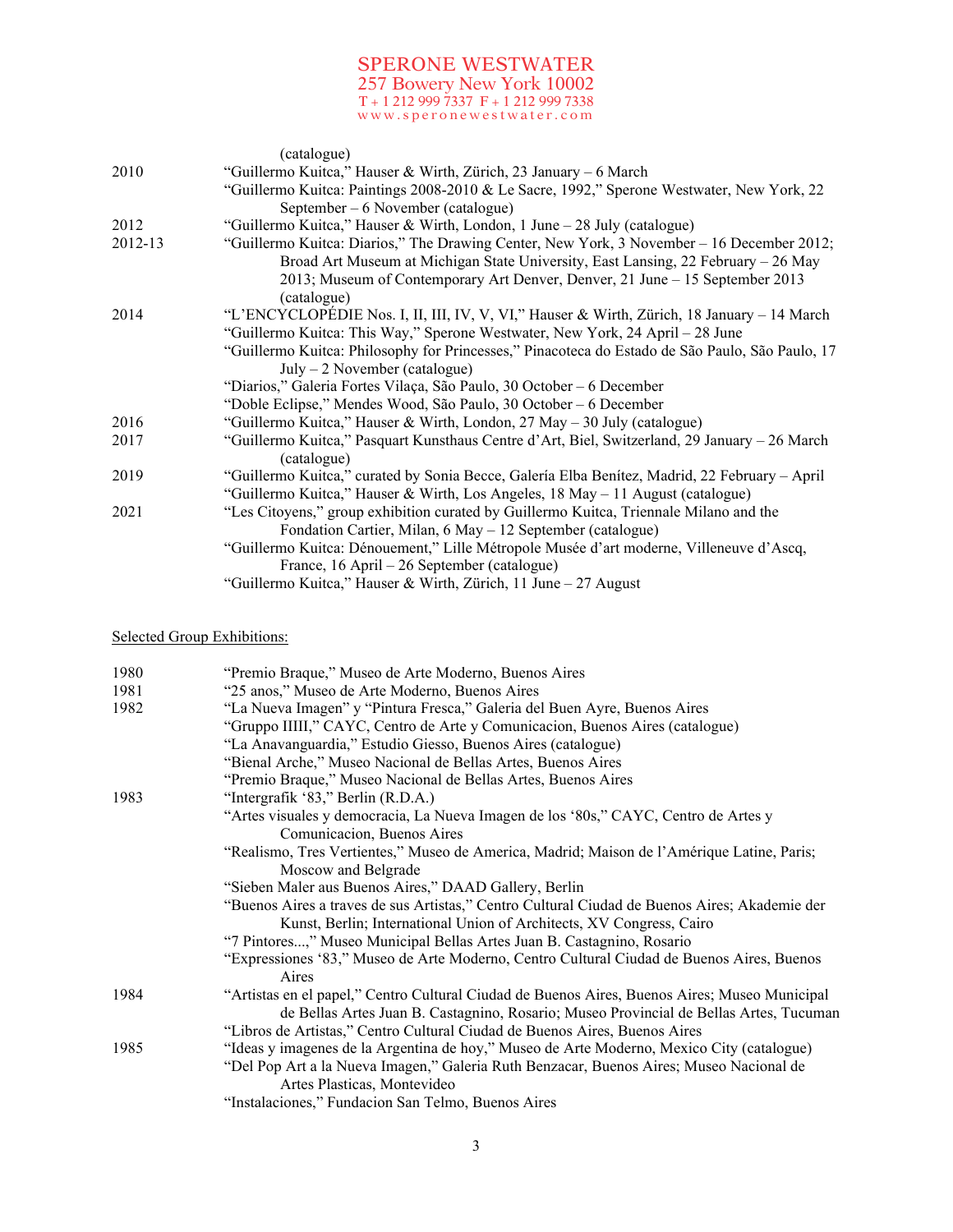| 1987    | "Latinoamericanos en Nueva York," M13 Gallery, New York<br>"De la Nueva Figuracion y Nueva Imagen," Museo de Bellas Artes, Caracas<br>"Arte Argentina 1810-1987," Istituto Italo-Latinoamericano, Rome (catalogue)<br>"Art of the Fantastic, Latin-America, 1920-1987," Indianapolis Museum of Art; The Queens<br>Museum, New York; Center for the Fine Arts, Miami; Centro Cultural de Arte<br>Contemporaneo, Mexico City (catalogue)<br>"La Nueva Imagen, Dos Generaciones," Galeria Forum, Lima                      |
|---------|-------------------------------------------------------------------------------------------------------------------------------------------------------------------------------------------------------------------------------------------------------------------------------------------------------------------------------------------------------------------------------------------------------------------------------------------------------------------------------------------------------------------------|
|         | "Argentina, Pintura Joven," Galeria Arte Actual, Santiago                                                                                                                                                                                                                                                                                                                                                                                                                                                               |
| 1988    | "Salon Internacional Bienal," San Jose (catalogue)                                                                                                                                                                                                                                                                                                                                                                                                                                                                      |
| 1989    | "New Image Painting, Argentina in the Eighties," America's Society, New York, 23 February -<br>16 April (catalogue)<br>"U-ABC," Stedelijk Museum, Amsterdam; Museum Calouste Gulbenkian, Lisbon<br>"XX Bienal," Sao Paulo (catalogue and individual brochure)                                                                                                                                                                                                                                                           |
|         | Thomas Cohn Arte Contemporanea, Rio de Janeiro                                                                                                                                                                                                                                                                                                                                                                                                                                                                          |
| 1990    | "Homage to Van Gogh," Poster Design, The Netherlands (catalogue)                                                                                                                                                                                                                                                                                                                                                                                                                                                        |
| 1991    | "Metropolis," Martin Gropius Bau, Berlin (catalogue)                                                                                                                                                                                                                                                                                                                                                                                                                                                                    |
|         | "Mito y Magia de los '80," MARCO, Museo de Arte Contemporaneo, Monterrey                                                                                                                                                                                                                                                                                                                                                                                                                                                |
| 1992    | "Currents 1992: The Absent Body," Institute of Contemporary Art, Boston (catalogue)                                                                                                                                                                                                                                                                                                                                                                                                                                     |
|         | Documenta IX, Kassel, 13 June – 20 September (catalogue)                                                                                                                                                                                                                                                                                                                                                                                                                                                                |
|         | "La Coleccion del IVAM," Instituto Valenciano de Arte Moderno, Valencia                                                                                                                                                                                                                                                                                                                                                                                                                                                 |
|         | "Greg Colson, Guillermo Kuitca, William Wegman," Sperone Westwater, New York                                                                                                                                                                                                                                                                                                                                                                                                                                            |
|         | "Group Exhibition," Galleria Galliani, Genova                                                                                                                                                                                                                                                                                                                                                                                                                                                                           |
| 1992-93 | "Latin American Artists of the Twentieth Century," Estacion Plaza de Armas, Sevilla, 11 August -<br>12 October 1992; Muse National d'Art Moderne, Centre Georges Pompidou and Hotel                                                                                                                                                                                                                                                                                                                                     |
|         | des Arts, Foundation Nationale des Arts, Paris, 10 November 1992 – 11 January 1993;                                                                                                                                                                                                                                                                                                                                                                                                                                     |
|         | Kunsthalle Cologne, Cologne, 8 February – 25 April 1993; The Museum of Modern Art,<br>New York, 2 June – 7 September 1993 (catalogue)                                                                                                                                                                                                                                                                                                                                                                                   |
| 1993    | "The Spirit of Drawing," Sperone Westwater, New York, 1 May - 12 June<br>"Drawing the Line Against AIDS," Biennale di Venezia and AmFar International, Venice, $8 - 13$<br>June; The Solomon R. Guggenheim Museum, New York, $6 - 19$ October (catalogue)<br>"Group Exhibition," Galeria Namia Mondolfi, Venezuela                                                                                                                                                                                                      |
|         | "Living With Art: The Collection of Ellyn & Saul Dennison," The Morris Museum, Morristown,<br>16 October – 21 November (catalogue)                                                                                                                                                                                                                                                                                                                                                                                      |
| 1993-95 | "Cartographies - 14 Artists from Latin America," The Winnipeg Art Gallery, Winnipeg, 19 March<br>$-6$ June; Museo de Artes Visuales Alejandro Otero, Caracas, 12 August $-19$ September;<br>Biblioteca Luis Angel Arango, Bogota, 21 October – 12 December; National Gallery of<br>Canada, Ottawa, 18 February - 1 May 1994; The Bronx Museum of the Arts, New York,<br>6 October 1994 - 22 January 1995; Fundación La Caixa, Madrid, 7 February - 16 April<br>1995; Kunstverein Frankfurt, Frankfurt, 1995 (catalogue) |
| 1994    | "Art on the Map," Chicago Cultural Center, Chicago, 30 April - 10 July                                                                                                                                                                                                                                                                                                                                                                                                                                                  |
|         | "La Ville," Musée National d'Art Moderne, Centre Georges Pompidou, Paris                                                                                                                                                                                                                                                                                                                                                                                                                                                |
|         | "Mapping," The Museum of Modern Art, New York, 5 October $5 - 20$ December (catalogue)                                                                                                                                                                                                                                                                                                                                                                                                                                  |
|         | "Arrested Childhood", Center of Contemporary Art, Miami, 19 May - 2 July                                                                                                                                                                                                                                                                                                                                                                                                                                                |
|         | "Written/Spoken/Drawn in Lacanian Ink", Thread Waxing Space, New York, 3 - 7 May                                                                                                                                                                                                                                                                                                                                                                                                                                        |
|         | "La Metafora Trovata, 30 anni", Galleria Gian Enzo Sperone, Rome (catalogue)                                                                                                                                                                                                                                                                                                                                                                                                                                            |
|         | "5 Artistas de las Americas," Sandra Azcarraga, Mexico City, 21 April - 27 May                                                                                                                                                                                                                                                                                                                                                                                                                                          |
|         | "Prints from Solo Press," The College of Wooster Art Museum, Wooster, 24 August – 9 October<br>"Art from Argentina 1920-1994," The Museum of Modern Art, Oxford, 2 October - 31 December                                                                                                                                                                                                                                                                                                                                |
|         | (catalogue)                                                                                                                                                                                                                                                                                                                                                                                                                                                                                                             |
|         | "American Painting Now," Caterina Fossati, Eva Menzio, Giovanni Rimoldi, Turin, 1 October -<br>30 November (catalogue)                                                                                                                                                                                                                                                                                                                                                                                                  |
| 1994-95 | "Itinere," Centro de Arte contemporanea de Galicia, Santiago de Compostela, 1 December 1994 -<br>1 March 1995 (catalogue)                                                                                                                                                                                                                                                                                                                                                                                               |
|         | "Burnt Whole: Contemporary Artists Reflect on the Holocaust," Washington Project for the Arts,                                                                                                                                                                                                                                                                                                                                                                                                                          |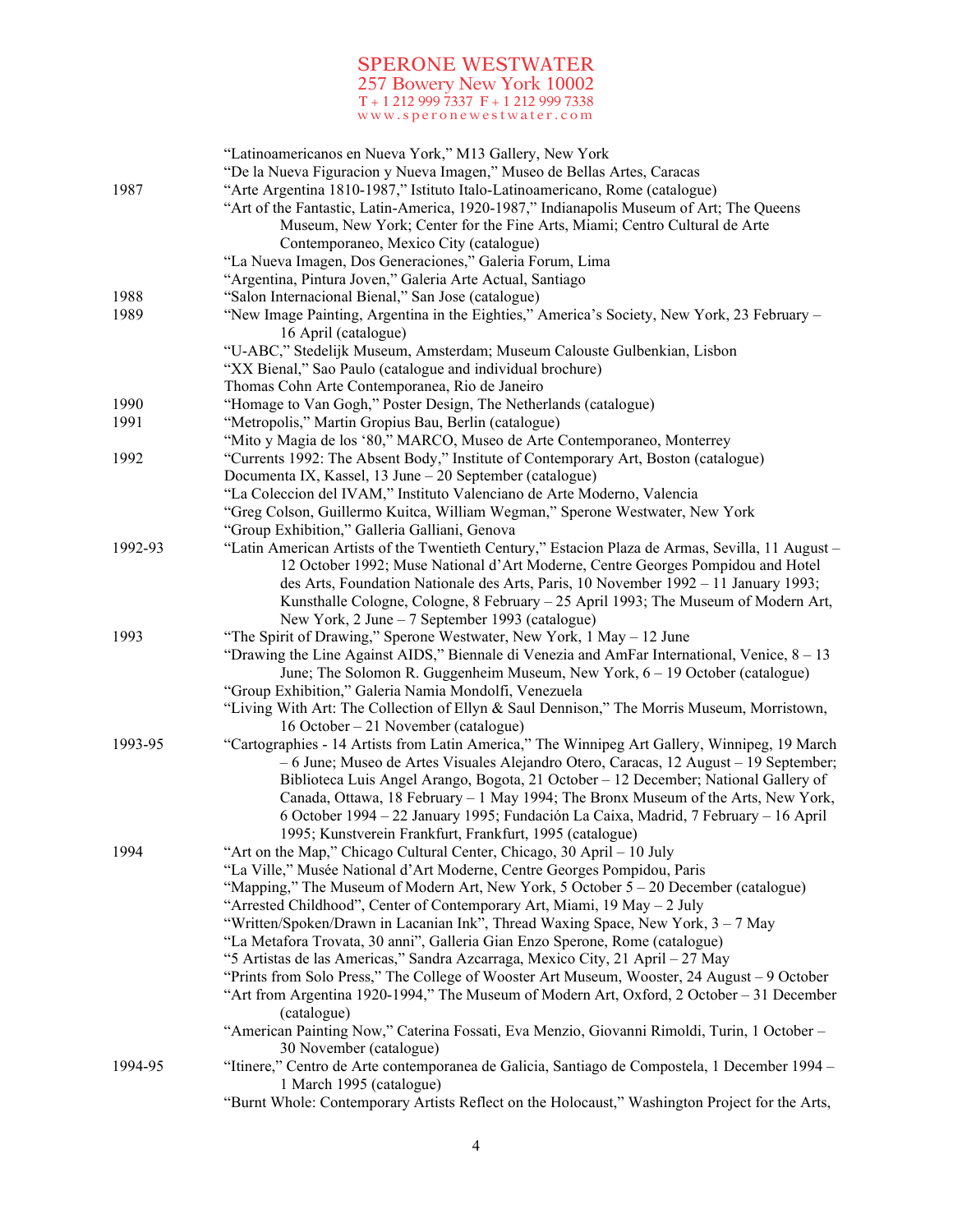|         | Washington, D.C., 27 October – 18 November 1994; The Institute of Contemporary Art,<br>Boston, 25 January - 9 April 1995                                                               |
|---------|----------------------------------------------------------------------------------------------------------------------------------------------------------------------------------------|
| 1995    | "Repicturing Abstraction," Anderson Gallery at Virginia Commonwealth University, Richmond,<br>20 January – 5 March (catalogue)                                                         |
|         | "About Place: Recent Art of the Americas," The Art Institute of Chicago, Chicago, 11 March $-21$<br>May (catalogue)                                                                    |
|         | "Pittura - Immedia Malerei in den 90er Jahren," Neue Galerie am Landesmuseum Joanneum und<br>Kunstlerhaus, Graz, 11 March - 18 April (catalogue)                                       |
|         | "Sleeper: Katharina Fritsch, Robert Gober, Guillermo Kuitca, Doris Salcedo," Museum of                                                                                                 |
|         | Contemporary Art San Diego, San Diego, 20 May - 6 August (catalogue)<br>"'95 Kwangju Biennale," Kwangju Museum of Contemporary Art, Kwangju, 20 September – 20<br>November (catalogue) |
|         | Galerie Vidal - Saint Phalle, Paris, 23 September - 16 November                                                                                                                        |
| 1995-96 | "S2nd Carnegie International," The Carnegie Museum of Art, Pittsburgh, 3 November 1995 – 18<br>February 1996 (catalogue)                                                               |
| 1996    | "Distemper: Dissonant Themes in the Art of the 1990's," Hirshhorn Museum and Sculpture<br>Garden, Washington, D.C., 19 June - 15 September (catalogue)                                 |
|         | "Inklusion: Exklusion. Kunst im Zeitalter von Postkolonialismus und globaler Migration,"                                                                                               |
| 1996-97 | Steirischer Herbst, Graz, 22 September - 26 October (catalogue)<br>"Painting: The Extended Field," Magasin 3, Stockholm, 13 October - 19 December 1996;                                |
|         | Rooseum, Malmo, 25 January – 6 April 1997 (catalogue)                                                                                                                                  |
|         | "Sin Fronteras: Arte Latinoamericano Actual," Museo Alejandro Otero, Caracas, November 1996                                                                                            |
|         | - March 1997                                                                                                                                                                           |
| 1997    | Galerie Daniel Templon, Paris, 15 February - 18 March                                                                                                                                  |
|         | "Contemporary Projects: Longing and Memory," Los Angeles County Museum of Art, Los                                                                                                     |
|         | Angeles, $5$ June $-7$ September                                                                                                                                                       |
|         | "The Hirshhorn Collects: Recent Acquisitions 1992–1996," Hirshhorn Museum and Sculpture                                                                                                |
|         | Garden, Washington, D.C., 4 June - 7 September (catalogue)                                                                                                                             |
|         | "4e Biennale de Lyon d'Art contemporain," Halle Tony Garnier, Lyon, 7 July - 24 September<br>(catalogue)                                                                               |
|         | "Project Painting," Basilico Fine Arts and Lehmann Maupin, New York, 11 September - 11                                                                                                 |
|         | October (catalogue)                                                                                                                                                                    |
|         | "Steirischer Herbst 97," Steirischer Herbst, Graz, 25 September - 31 October                                                                                                           |
|         | "I Bienal de Artes Visuais do Mercosul," Fundação Bienal de Artes Visuais do Mercosul, Porto                                                                                           |
|         | Alegre, $2$ October – $30$ November (catalogue)                                                                                                                                        |
| 1997-98 | "Cartographers: Geo-Gnostic Projection for the 21 <sup>st</sup> Century," The Museum of Contemporary Art,                                                                              |
|         | Zagreb, 8 June - 27 July 1997; Center for Contemporary Art, Zamek Ujazdowski,                                                                                                          |
|         | Warsaw, 16 January - 22 February 1998; Mücsarnok, Budapest, 2 April - 1 May 1998;                                                                                                      |
|         | Umetnostna Galerija, Maribor, 12 May - 20 June 1998 (catalogue)                                                                                                                        |
|         | "Europe-U.S.A. and the Epoch of Unimplosive Art," Palazzo Osterio Magno, Cefalú, 31                                                                                                    |
| 1998    | December 1997 – 8 March 1998 (catalogue)<br>"Wounds: Between Democracy and Redemption in Contemporary Art," Moderna Museet,                                                            |
|         | Stockholm, 14 February - 19 April (catalogue)                                                                                                                                          |
|         | "Exterminating Angel," Galerie Ghislaine Hussenot, Paris, March - April                                                                                                                |
|         | "XXIV Bienal de São Paulo," Pavilhão Ciccillo Matarazzo, Parque Ibirapuera, São Paulo, 3                                                                                               |
|         | October - 13 December (catalogue)                                                                                                                                                      |
| 1999    | "On the Table," Wexner Center for the Arts, Ohio State University, Columbus, 30 January – 18                                                                                           |
|         | April (catalogue)                                                                                                                                                                      |
|         | "78th Exhibition of Artist Members," The Arts Club of Chicago, Chicago, 22 November $-23$<br>December                                                                                  |
|         | "Reality and Desire," Joan Miró Foundation, Barcelona, 22 September - 7 November (catalogue)                                                                                           |
| 2000    | "Architecture and Memory: Kevin Appel, Guillermo Kuitca, Julie Mehretu," CRG Art<br>Incorporated, New York, 13 January - 12 February                                                   |
|         |                                                                                                                                                                                        |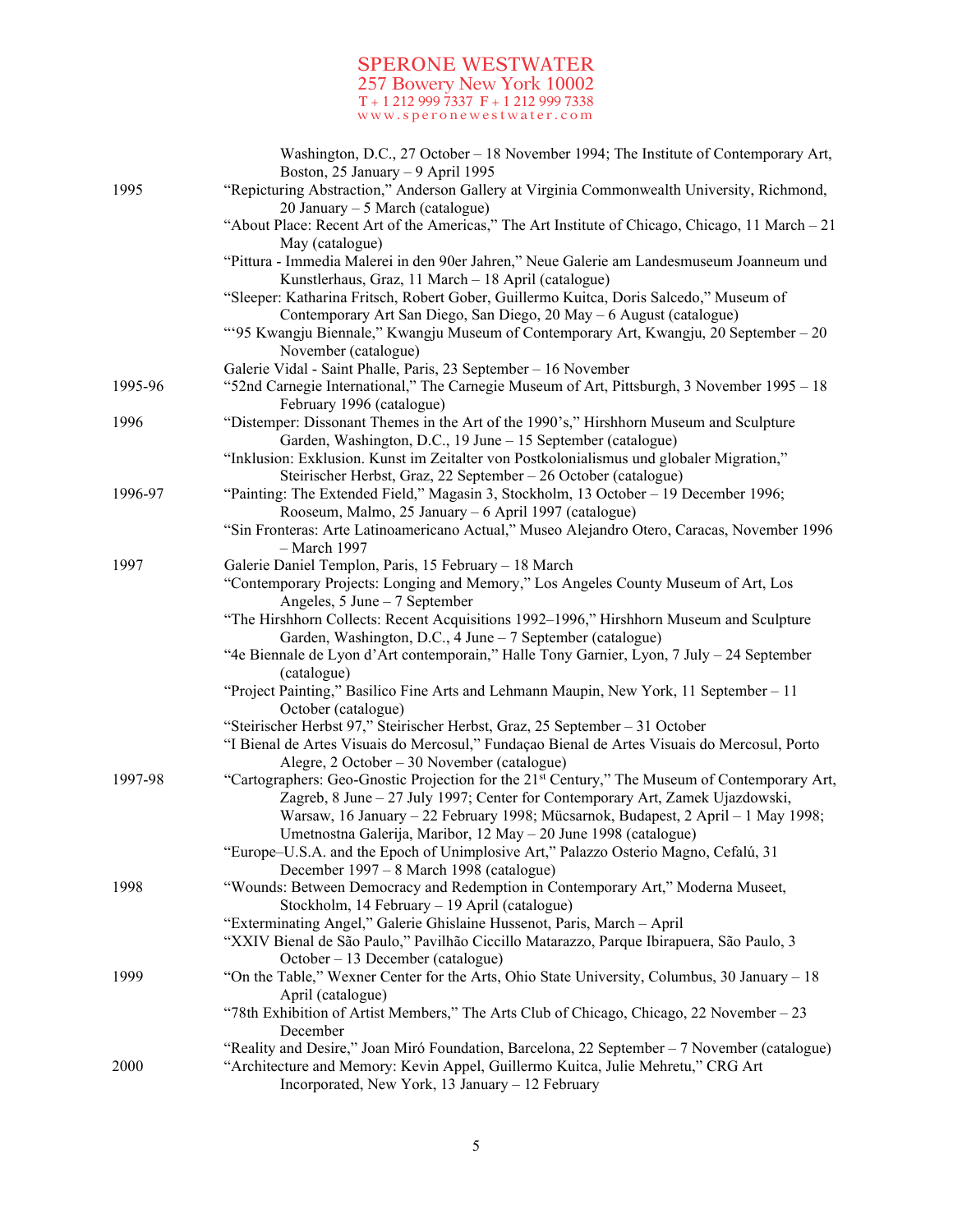|         | "Arte Americana; Ultimo Decennio," Museo d'Arte della Citta di Ravenna, Ravenna, 8 April – 25                                                                                                                                                                |
|---------|--------------------------------------------------------------------------------------------------------------------------------------------------------------------------------------------------------------------------------------------------------------|
|         | June (catalogue)<br>"telesthesia and amnescopia," School of the Art Institute of Chicago, Chicago, $10$ March $-26$                                                                                                                                          |
|         | April (brochure)                                                                                                                                                                                                                                             |
|         | "Icon + Grid + Void," Art of the Americas from the Chase Manhattan Collection, New York, 18<br>$May - 30$ July                                                                                                                                               |
|         | "Contra La Architectura:La urgencia de (re)pensar la ciudad," Espai d'Art Contemporani de<br>Castelló, Valencia, 26 April – 25 June (catalogue)                                                                                                              |
|         | "Early Works," Barbara Farber/La Serre, Trets, 15 October - 15 December                                                                                                                                                                                      |
| 2000-01 | "F(r)icciones," Museo Nacional Centro de Arte Reina Sofia, Madrid, 12 December $2000 - 26$<br>March 2001                                                                                                                                                     |
|         | "Out of Order: Mapping Social Space," CU Art Galleries at University of Colorado at Boulder,                                                                                                                                                                 |
|         | Boulder, 5 September – 3 November 2000; Carleton College Art Gallery, Northfield,                                                                                                                                                                            |
|         | MN, 12 January – 4 March 2001; Pittsburgh Center for the Arts, Pittsburgh, April – May<br>2001; Atlanta Contemporary Art Center, Atlanta, 15 June - 18 August 2001; Santa<br>Barbara Contemporary Arts Forum, Santa Barbara, 29 September - 11 November 2001 |
|         | (catalogue)                                                                                                                                                                                                                                                  |
|         | "Living and Working in Vienna," Kunsthalle Wien, Vienna, 13 October 2000 - 4 March 2001                                                                                                                                                                      |
|         | "Luci in Galleria. Da Warhol al 2000. Gian Enzo Sperone: 35 Anni di Mostre fra Europa e                                                                                                                                                                      |
|         | America/ Lights in the Gallery: From Warhol to 2000, Gian Enzo Sperone: 35 Years                                                                                                                                                                             |
|         | Between Europe and America," Palazzo Cavour, Turin, 6 October 2000 - 14 February                                                                                                                                                                             |
| 2001    | 2001 (catalogue)<br>"The Uncertain," Pepe Cobo Gallery, Seville, 24 April - 30 June                                                                                                                                                                          |
|         | "7 <sup>th</sup> International Istanbul Biennial 2001," Beyoğlu, Istanbul, 21 September – 17 November                                                                                                                                                        |
|         | (catalogue)                                                                                                                                                                                                                                                  |
|         | "Content is a Glimpse," Timothy Taylor Gallery, London, 7 November - 21 December                                                                                                                                                                             |
|         | "Arte del Rio de la Plata," CDS Gallery, 15 September - 30 November                                                                                                                                                                                          |
| 2001-02 | "ARS 01," KIASMA Museum of Contemporary Art, Helsinki, 30 September 2001 - 20 January<br>2002                                                                                                                                                                |
|         | "Trauma," Dundee Contemporary Arts, Dundee, $7$ July $-2$ September 2001; Firstsite, Colchester,<br>15 September – 17 November 2001; Museum of Modern Art, Oxford, 26 January – 7<br>April 2002 (catalogue)                                                  |
| 2002    | "Ten Years, Galerie Hauser & Wirth," Galerie Hauser & Wirth, Zürich, 19 January - 2 March                                                                                                                                                                    |
|         | "Time to Consider: The Arts Respond to 9.11," Deutsche Bank Lobby Gallery, Frankfurt, 4<br>February - 22 March                                                                                                                                               |
|         | "Terra Incognita: Contemporary Artists' Maps and other Visual Organizing Systems,"                                                                                                                                                                           |
|         | Contemporary Arts Museum, St. Louis, 17 May - 27 July                                                                                                                                                                                                        |
|         | "Tempo," The Museum of Modern Art, New York, 29 June – 9 September (catalogue)                                                                                                                                                                               |
| 2003    | "Four in One," Distrito Cuatro Galeria de Arte, Madrid, 3 April - 17 May (catalogue)                                                                                                                                                                         |
| 2003-04 | "Drawing Modern: Works from the Agnes Gund Collection," The Cleveland Museum of Art,<br>Cleveland, 26 October 2003 - 11 January 2004                                                                                                                         |
| 2004    | "home, sweet home," Galleria Cardi, Milan, 8 April – 22 May                                                                                                                                                                                                  |
|         | "MoMA at El Museo, Latin American and Caribbean Art from the Collection of the Museum of                                                                                                                                                                     |
|         | Modern Art," El Museo del Barrio, New York, 5 March - 25 July<br>"Contemporary Art and Latin America: Selections for the Diane and Bruce Halle Collection,"                                                                                                  |
|         | Tucson Museum of Art, Tucson, 25 March - 4 July; Richard E. Peeler Art Center,                                                                                                                                                                               |
|         | DePauw University, Greencastle, 15 September - 12 December (catalogue)                                                                                                                                                                                       |
|         | "So Fresh, So Cool!," Galleria Cardi, Milan, 21 June – 18 September                                                                                                                                                                                          |
|         | "Arte sobre Papel," Distrito Cuatro, Madrid, 6 July $-31$ July                                                                                                                                                                                               |
|         | "Être. Les droits de l'homme à travers l'art," Palais des Nations, Geneva, 15 March – 23 April                                                                                                                                                               |
| 2005    | "Contemporary Voices: Works from the UBS Art Collection," The Museum of Modern Art, New<br>York, 4 February - 25 April (catalogue)                                                                                                                           |
| 2005-06 | "Inverting the Map - Latin American Art from the Tate Collection," Tate Liverpool, Liverpool, 15<br>October 2005 - 26 March 2006                                                                                                                             |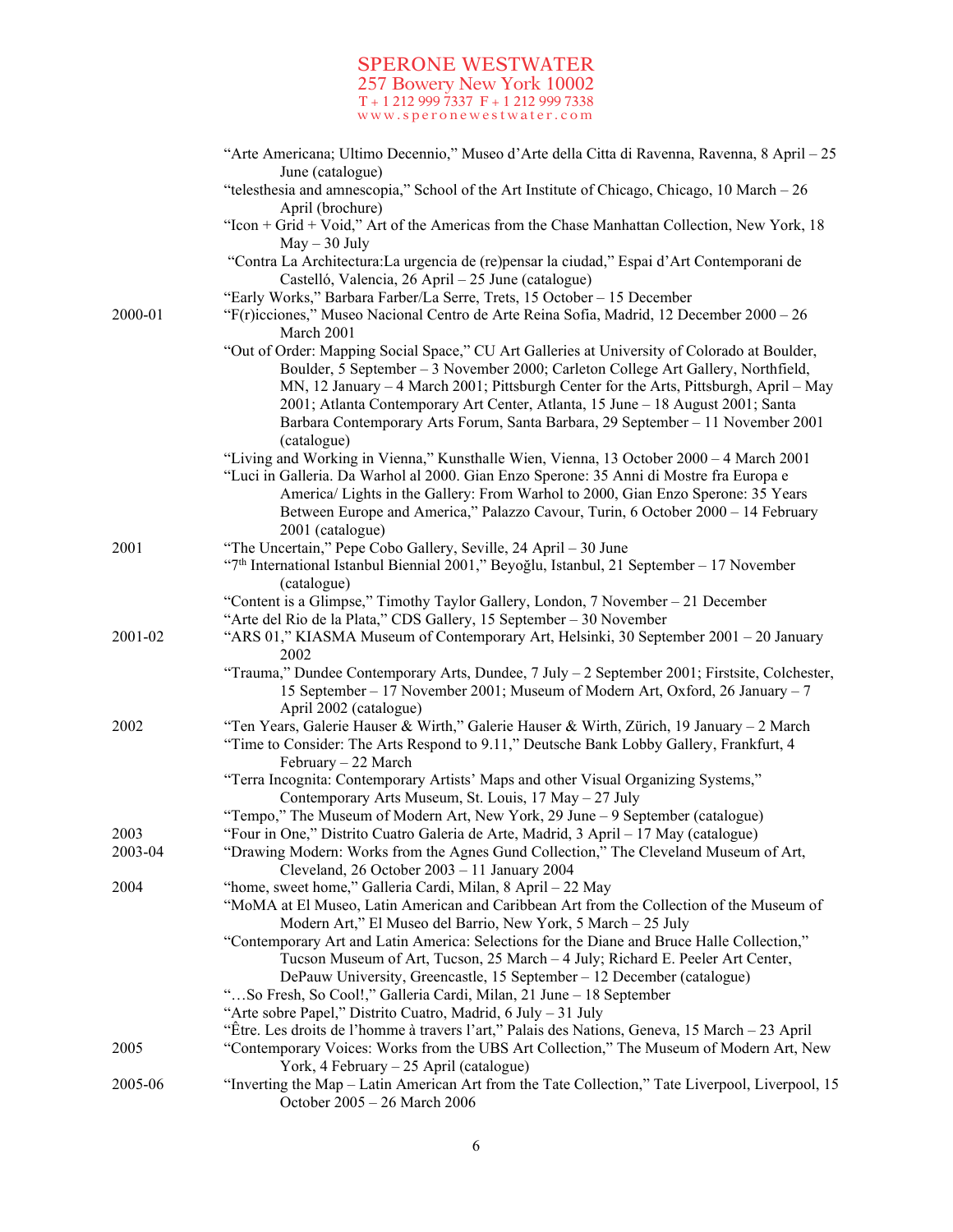|         | "The Hours; Visual Arts of Contemporary Latin America, Selected Works from the Daros<br>Latinamerica Collection," Irish Museum of Modern Art, Dublin, 4 October 2005 - 15                                                                                                                                                                                                                                                                                                                                                                                                                                                    |
|---------|------------------------------------------------------------------------------------------------------------------------------------------------------------------------------------------------------------------------------------------------------------------------------------------------------------------------------------------------------------------------------------------------------------------------------------------------------------------------------------------------------------------------------------------------------------------------------------------------------------------------------|
|         | January 2006 (catalogue)<br>"Mapping Space: Selections from the Collection," Miami Art Museum, Miami, 16 November<br>2005 - 9 April 2006                                                                                                                                                                                                                                                                                                                                                                                                                                                                                     |
| 2006    | "Farsites: Urban Crisis and Domestic Symptoms in Recent Contemporary Art," San Diego<br>Museum of Art and Centro Cultural Tijuana, San Diego, 27 August - 13 November                                                                                                                                                                                                                                                                                                                                                                                                                                                        |
| 2006-07 | (catalogue)<br>"The 80s: A Topology," Museu Serralves, Porto, 10 November 2006 – 15 April 2007 (catalogue)<br>"Altered, Stitched and Gathered," PS1 Contemporary Art Center, Long Island City, New York, 14                                                                                                                                                                                                                                                                                                                                                                                                                  |
| 2007    | December $2006 - 28$ January 2007<br>"Think with the Senses – Feel with the Mind. Art in the Present Tense," 52 <sup>nd</sup> International Art<br>Exhibition, La Biennale di Venezia, Venice, 10 June - 21 November                                                                                                                                                                                                                                                                                                                                                                                                         |
|         | "Puntos de Vista: Zeitgenössische Kunst aus der Daros-Latinamerica Collection," Museum<br>Bochum, Bochum, 2 June - 2 September (catalogue)                                                                                                                                                                                                                                                                                                                                                                                                                                                                                   |
|         | "Fast Forward: Contemporary Collections from the Dallas Museum of Art," Dallas Museum of<br>Art, Dallas, 11 February - 20 May (catalogue)                                                                                                                                                                                                                                                                                                                                                                                                                                                                                    |
|         | "Constructing a Poetic Universe: The Diane and Bruce Halle Collection of Latin American Art,"<br>The Museum of Fine Arts, Houston, $11$ March $-10$ June (catalogue)                                                                                                                                                                                                                                                                                                                                                                                                                                                         |
| 2007-08 | "An Incomplete World: Works from the UBS Art Collection," Art Gallery of New South Wales,<br>Sydney, 19 May-29 July 2007; National Gallery of Victoria, Melbourne, 28 September<br>$2007 - 6$ January 2008 (catalogue)                                                                                                                                                                                                                                                                                                                                                                                                       |
|         | "Face to Face: The Daros Collection," Daros Exhibitions, Zürich, 5 October 2007 - 17 February<br>2008 (catalogue)                                                                                                                                                                                                                                                                                                                                                                                                                                                                                                            |
| 2007-09 | "Cardinal Points/Puntos Cardinales: A Survey of Contemporary Latino and Latin American Art<br>from the Sprint Nextel Art Collection," Art Museum of South Texas, Corpus Christi, 27<br>October 2007 - 7 January 2008; Latino Cultural Center, Dallas, 2 February - 15 April<br>2008; San Antonio, 11 May - 22 July 2008; Pensacola Museum of Art, Pensacola, 15<br>August - 25 October 2008; William D. Cannon Art Gallery, Carlsbad, 1 March - 10 May<br>2008; Charles H. MacNider Art Museum, Mason City, 30 May - 10 August 2009; Baum<br>Gallery, University of Central Arkansas, Conway, 5 September - 16 November 2009 |
| 2008    | "Art is for the Spirit: Works from The UBS Art Collection." Mori Art Museum, Tokyo, 2<br>February – 6 April<br>"Auction (RED)," Gagosian Gallery, New York, 4 - 13 February<br>"Face to Face: The Daros Collection, Part 2," Daros Exhibitions, Zürich, 14 March - 7 September                                                                                                                                                                                                                                                                                                                                               |
| 2008-09 | "Painted! New Acquisitions for the Daros Collections: Beate Günther, Guillermo Kuitca, Richard<br>Allen Morris," Daros Exhibitions, Zürich, 18 October 2008 - 15 March 2009                                                                                                                                                                                                                                                                                                                                                                                                                                                  |
| 2009    | "Schoolism – Argentine Art of the 1990s," MALBA (Museo de Arte Latino Americano de Buenos<br>Aires), Buenos Aires, 19 June – 3 August                                                                                                                                                                                                                                                                                                                                                                                                                                                                                        |
| 2009-10 | "Performance / Art," Dallas Museum of Art, Dallas, 8 October 2009 - 21 March 2010                                                                                                                                                                                                                                                                                                                                                                                                                                                                                                                                            |
| 2010    | "Then & Now: Abstraction in Latin American Art, 1950-Present," Deutsche Bank, New York, 20<br>$April - 3 September$                                                                                                                                                                                                                                                                                                                                                                                                                                                                                                          |
|         | "The Journey on Contemporary Art / Ars Itineris. El Viaje en el Arte Contemporáneo," organized<br>by Sociedad Estatal de Conmemoraciones Culturales, Madrid; Museo de Navarra,<br>Pamplona, 30 June – 10 October; Artium, Vitoria, 1 July – 12 September; Museo de<br>Huesca, Huesca, 2 July – 10 October; Museo do Mar, Vigo, 5 July – 10 October; Banco<br>Herrero, Oviedo, 7 July - 31 August; Museu de l'Art de la Pell, Vic, 9 July - 10<br>September; Sala Amós Salvador, Logroño, 13 July - 3 October                                                                                                                 |
| 2010-11 | "Res publica," Fundação Calouste Gulbenkian, Lisbon, 7 October – 16 January<br>"Radical Shift" Museum Morsbroich, Leverkusen, 13 March - 22 May                                                                                                                                                                                                                                                                                                                                                                                                                                                                              |
| 2011    | "A l'eau: Aquarelle heute – L'aquarelle Aujourd'hui / Watercolor Today," CentrePasquArt,<br>Biel/Bienne, 3 April - 12 June                                                                                                                                                                                                                                                                                                                                                                                                                                                                                                   |
| 2011-12 | "The Long Curve: 150 Years of Visionary Collecting at the Albright-Knox Art Gallery," Albright<br>Knox Art Gallery, Buffalo, 4 November 2011 - 4 March 2012                                                                                                                                                                                                                                                                                                                                                                                                                                                                  |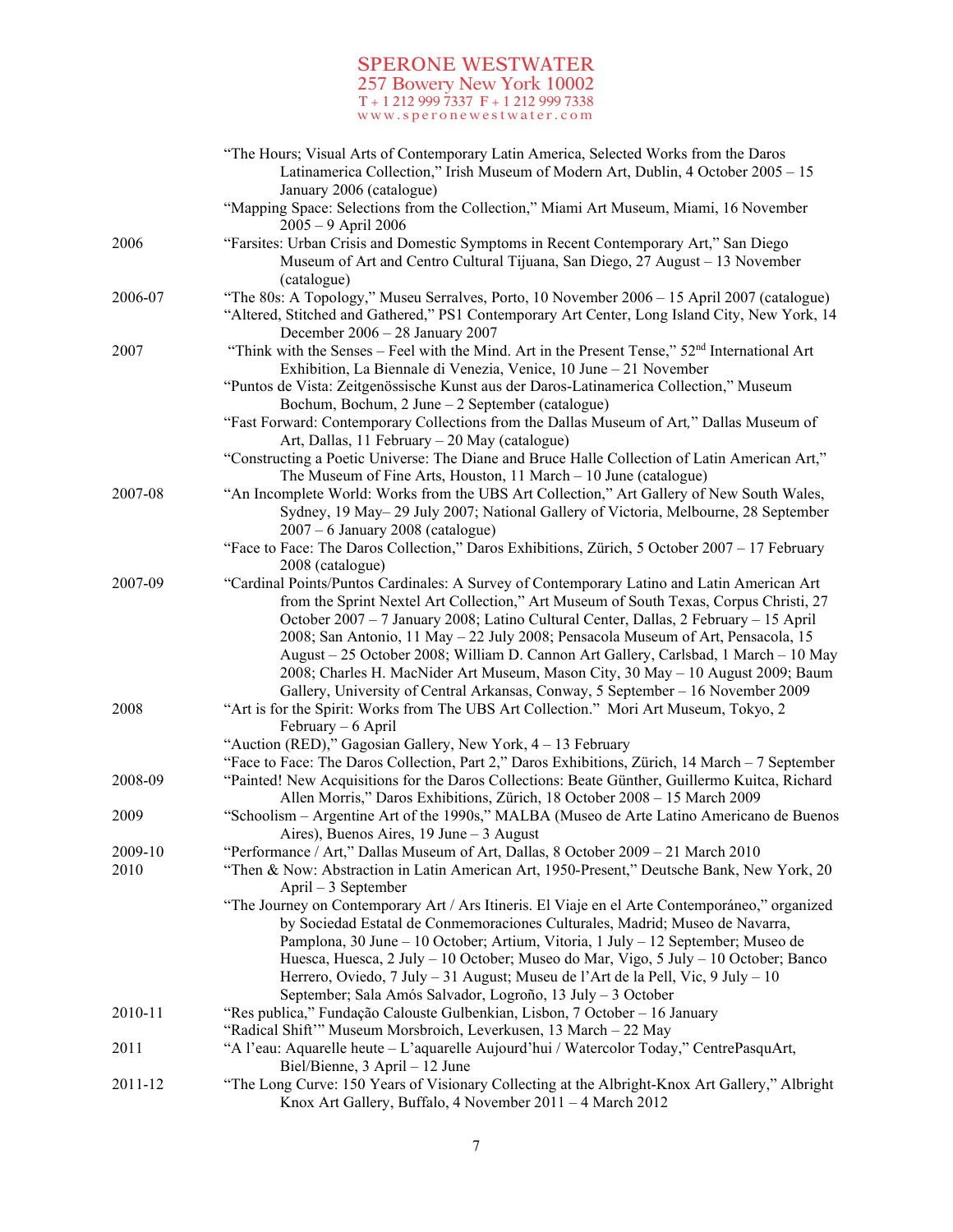| 2012-13 | "Decade: Contemporary Collecting 2002-2012," Albright-Knox Art Gallery, Buffalo, 21 August<br>$2012 - 6$ January 2013 (catalogue)                                                                                                                                                                                                                   |
|---------|-----------------------------------------------------------------------------------------------------------------------------------------------------------------------------------------------------------------------------------------------------------------------------------------------------------------------------------------------------|
|         | "Untitled (Giotto's O)," Sperone Westwater, Lugano, 30 November $2012 - 15$ February 2013<br>(catalogue)                                                                                                                                                                                                                                            |
| 2013    | "Order, Chaos, and the Space Between: Contemporary Latin American Art from the Diane and<br>Bruce Halle Collection," Phoenix Art Museum, Phoenix, 6 February - 5 May                                                                                                                                                                                |
| 2013-14 | "Permission To Be Global/Prácticas Globales: Latin American Art from the Ella Fontanals-<br>Cisneros Collection," CIFO Art Space, Miami, 4 December 2013 - 23 February 2014;<br>Museum of Fine Arts, Boston, 19 March - 12 July 2014 (catalogue)                                                                                                    |
| 2014    | "Post-Picasso: Contemporary Reactions," Museu Picasso, Barcelona, 5 March – 29 June<br>(catalogue)                                                                                                                                                                                                                                                  |
|         | "Daros Latinamerica Collection," Fondation Beyeler, Basel, 21 February - 27 April<br>"Guillermo Kuitca + Eduardo Berliner – Paintings," Casa Daros, Rio de Janeiro, 30 May – 29<br>June                                                                                                                                                             |
|         | "Pressed: Prints From Latin America," Sicardi Gallery, Houston, 10 July - August 26<br>"Les Habitants (The Inhabitants): An idea by Guillermo Kuitca, featuring Tarsila Do Amaral,<br>Francis Bacon, Vija Celmins, Guillermo Kuitca, David Lynch, Artavazd Pelechian, Patti<br>Smith," Fondation Cartier, Paris, 25 October 2014 - 22 February 2015 |
| 2015    | "Signs/Words," Sperone Westwater, New York, 15 January - 11 April (catalogue)<br>"Latin American Masters: The Quest of Printmaking," LaCa Projects, Charlotte, NC, 11 June $-15$<br>August                                                                                                                                                          |
|         | "After Picasso: 75 Contemporary Artists," Wexner Center for the Arts, Columbus, OH, 19<br>September $-27$ December (catalogue)                                                                                                                                                                                                                      |
| 2015-16 | "Dark Mirror: Art from Latinamerica Since 1968," Kunstmuseum Wolfsburg, Wolfsburg, 27<br>September $2015 - 31$ January 2016                                                                                                                                                                                                                         |
|         | "Contingent Beauty: Contemporary Art from Latin America," Museum of Fine Arts, Houston, 22<br>November 2015 - 28 February 2016 (catalogue)                                                                                                                                                                                                          |
| 2017    | "Ultramar: Fontana, Kuitca, Seeber, Tessi," Museo Thyssen-Bornemisza, Madrid, 21 February -<br>21 May 2017                                                                                                                                                                                                                                          |
| 2017-18 | "Les Visitants. Una mirada de Guillermo Kuitca a la colección de la Fondation Cartier pour l'art<br>contemporain," CCK, Buenos Aires, 27 October 2017 - 24 June 2018 (catalogue)                                                                                                                                                                    |
|         | "Home – So Different, So Appealing," Los Angeles County Museum of Art, Los Angeles, 11 June<br>- 15 October 2017; Museum of Fine Arts Houston, Houston, 17 November 2017 - 21<br>January 2018 (catalogue)                                                                                                                                           |
| 2018    | "The Solace of Amnesia," curated by Alexis Rockman and Katherine Gass Stowe, Hall Art<br>Foundation, Reading, VT, 12 May - 25 November (brochure)                                                                                                                                                                                                   |
| 2018-19 | "Chaos and Awe: Painting for the $21st$ Century," Frist Art Museum, Nashville, TN, 22 June – 16<br>September 2018; Chrysler Museum of Art, Norfolk, VA, 16 November 2018 - 19 April<br>2019 (catalogue)                                                                                                                                             |
| 2019    | "Stage of Being," Voorlinden Museum, Wassenaar, The Netherlands, closed 13 January 2019<br>"Art Latin America: Against the Survey," curated by James Oles, Davis Museum at Wellesley<br>College, Wellesley, MA, 7 February - 9 June (catalogue)                                                                                                     |
|         | "Theaters of Fiction," Ruth and Elmer Wellin Museum of Art at Hamilton College, Clinton, NY,<br>16 February – 9 June (catalogue)                                                                                                                                                                                                                    |
|         | "No Habrá Nunca Una Puerta. Estás Adentro: Obras de la Coleção Teixeira de Freitas," Sala de<br>Arte Santander, Madrid, 26 February - 9 June (catalogue)                                                                                                                                                                                            |
|         | "The Passion," Hall Art Foundation, Schloss Derneburg Museum, Holle, Germany, April –<br>October                                                                                                                                                                                                                                                    |
| 2019-20 | "Bel Canto: Contemporary Artists Explore Opera, SITE Santa Fe, Santa Fe, 16 March 2019 - 5<br>January 2020 (catalogue)                                                                                                                                                                                                                              |
|         | "Opéra Monde: La quête d'un art total (Opera as the World: The Quest for a Total Work of Art),"<br>Centre Pompidou-Metz, Metz, 22 June 2019 - 27 January 2020 (catalogue)                                                                                                                                                                           |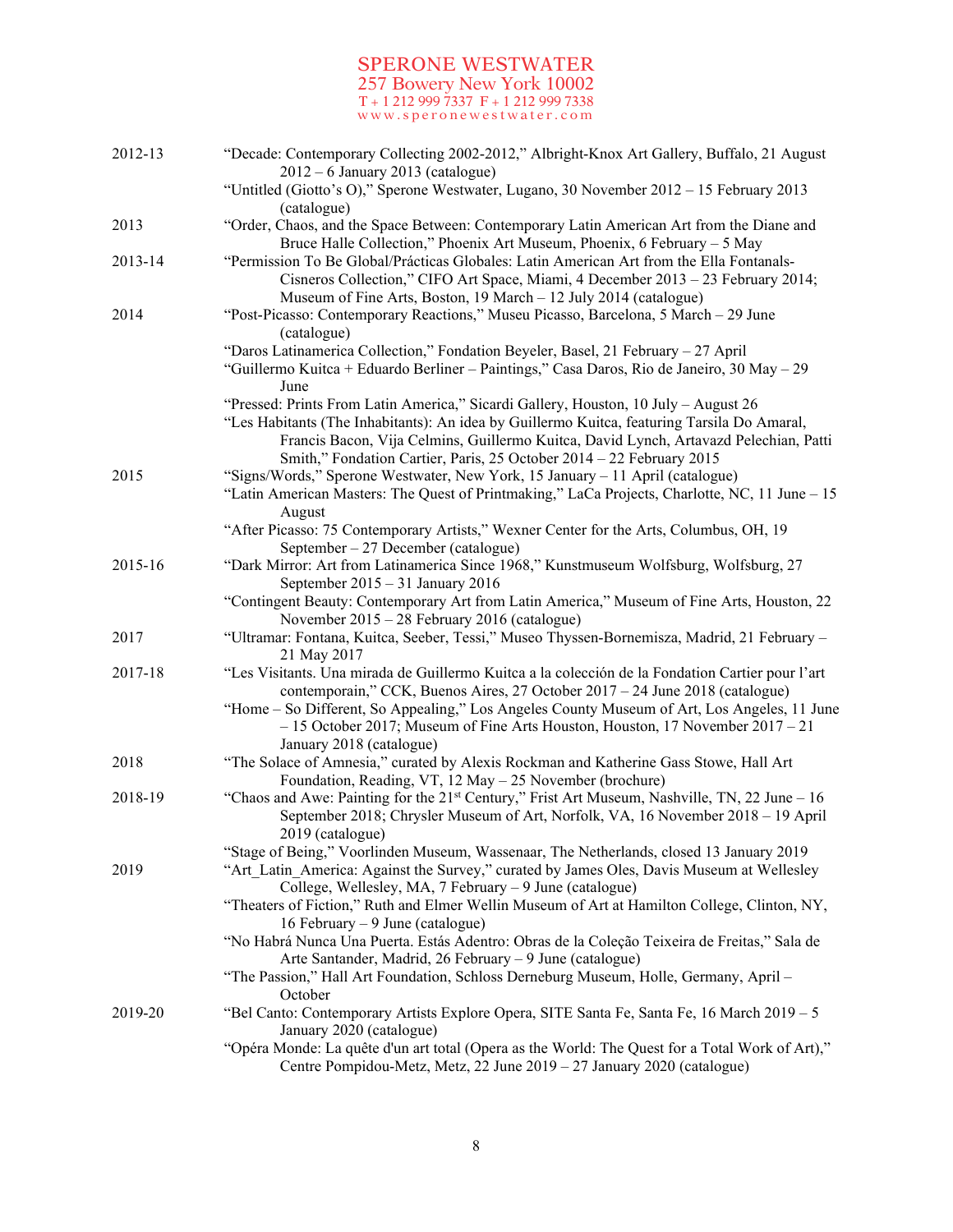|         | "Driving Forces: Contemporary Art from the Collection of Ann and Ron Pizzuti," Pizzuti     |
|---------|--------------------------------------------------------------------------------------------|
|         | Collection of the Columbus Museum of Art, Columbus, OH; 26 October 2019 – 8 March          |
|         | 2020; Columbus Museum of Art, Columbus, OH, 1 November 2019 – 2 February 2020              |
|         | "I Paint My Reality: Surrealism in Latin America," curated by Bonnie Clearwater, NSU Art   |
|         | Museum, Fort Lauderdale, 17 November 2019 – Fall 2020                                      |
| 2020-21 | "Rendez-Vous," Voorlinden Museum and Gardens, Wassenaar, 1 June 2020 – 28 February 2021    |
|         | (catalogue)                                                                                |
| 2021    | "Interactions," Istanbul Modern, Istanbul, 14 August – 30 September                        |
| 2021-22 | "Mundo dentro de un mundo," Museo de Arte y Diseño Contemporáneo, San Jose, Costa Rica, 29 |
|         | October $2021 - 26$ February 2022                                                          |
| 2022    | "Regeneration," American Academy in Rome Gallery, Rome, Italy, 13 April – 12 June          |

# Selected Bibliography:

| 1982 | Guillermo Kuitca. Madrid: Galeria del Retiro, Centro de Artes y Ciencias, 1982. Texts by Jorge<br>Glusberg.                                                                                                     |
|------|-----------------------------------------------------------------------------------------------------------------------------------------------------------------------------------------------------------------|
| 1983 | International Transavantgarde. Milan: Gian Carlo Politi Editore, 1983.                                                                                                                                          |
| 1985 | XVIII Bienal Internacional de Arte. Exhibition catalogue. Sao Paulo: Bienal Sao Paulo, 1985.<br>Restany, Pierre. "La Giovane Generazione e il Desiderio di Vivere." Domus (Milan), no. 661, May<br>1985, 84-87. |
|      | Guillermo Kuitca. Exhibition catalogue with essay by Jorge Glusberg. Knokke-Le-Zoute:<br>Elizabeth Franck Gallery, 1985.                                                                                        |
| 1986 | Siete últimas canciones. Exhibition catalogue. Buenos Aires: Galeria del Retiro - Julia Lublin,<br>1986.                                                                                                        |
| 1987 | Art of the Fantastic. Exhibition catalogue with texts by Rosa Brill, Holliday Day, and Hollister<br>Sturges. Indianapolis: Indianapolis Museum of Art, 1987.                                                    |
|      | Guillermo Kuitca. Exhibition catalogue with text by Jorge Glusberg. Madrid: Galeria del Retiro-<br>Julia Lublin, 1987.                                                                                          |
| 1988 | Cantor, Judy. "Kuitca the wunderkind painter turns 27." Buenos Aires Herald, 7 February 1988.<br>Gasteiger, A. "Kuitca." Juliet (Italy), no. 38, October/November 1988, 23.                                     |
|      | Guillermo in Rio. New York: Ajax Press, 1988. Drawings and text by Donald Baechler.                                                                                                                             |
| 1989 | Guillermo David Kuitca: Obras 1982-1988. Buenos Aires: Julia Lublin Ediciones, 1989. Texts by<br>Fabian Lebenglik.                                                                                              |
|      | Kuitca: XX Bienal Internacional Sao Paulo. Exhibition catalogue with text by Lelia Driben. Sao<br>Paulo: XX Bienal, 1989.                                                                                       |
|      | U-ABC. Amsterdam: Stedelijk Museum, 1989. Introduction by Wim Beren. "Turn the Map Upside<br>Down," by Dorine Mignot, and "Three Decades of Art and Culture in Argentina," by<br>Guillermo Whitelow.            |
|      | New Image Painting, Argentina in the Eighties. Exhibition catalogue with texts by Louis Grachos<br>and Jorge Glusberg. New York: Americas Society, 1989.                                                        |
| 1990 | Bollo, Eric. "Guillermo Kuitca and Julio Galan." Metropolis Magazine (The Netherlands), no. 4,<br>September/October 1990.                                                                                       |
|      | Guillermo Kuitca. Exhibition catalogue with texts by Wim Beren and Edward Lucie Smith.<br>Amsterdam: Galerie Barbara Farber, 1990.                                                                              |
|      | Borum, Jennifer P. "Guillermo Kuitca: Annina Nosei Gallery." Artforum, May 1990, 189.                                                                                                                           |
|      | Brenson, Michael. "Guillermo Kuitca." New York Times, 9 February 1990.                                                                                                                                          |
|      | Guillermo Kuitca. Exhibition catalogue with texts by Rina Carvajal and Chris Dercon. Rotterdam:<br>Witte de With, 1990.                                                                                         |
|      | Guillermo Kuitca. Exhibition catalogue with text by Charles Merewether. Rome: Gian Enzo<br>Sperone, 1990.                                                                                                       |
|      | Homage to Vincent Van Gogh. Exhibition catalogue with texts by Frits Becht. The Netherlands:<br>Van Gogh Foundation, 1990.                                                                                      |
|      | Feintuch, Robert. "Guillermo Kuitca at Annina Nosei." Art in America, September 1990, 198-199.                                                                                                                  |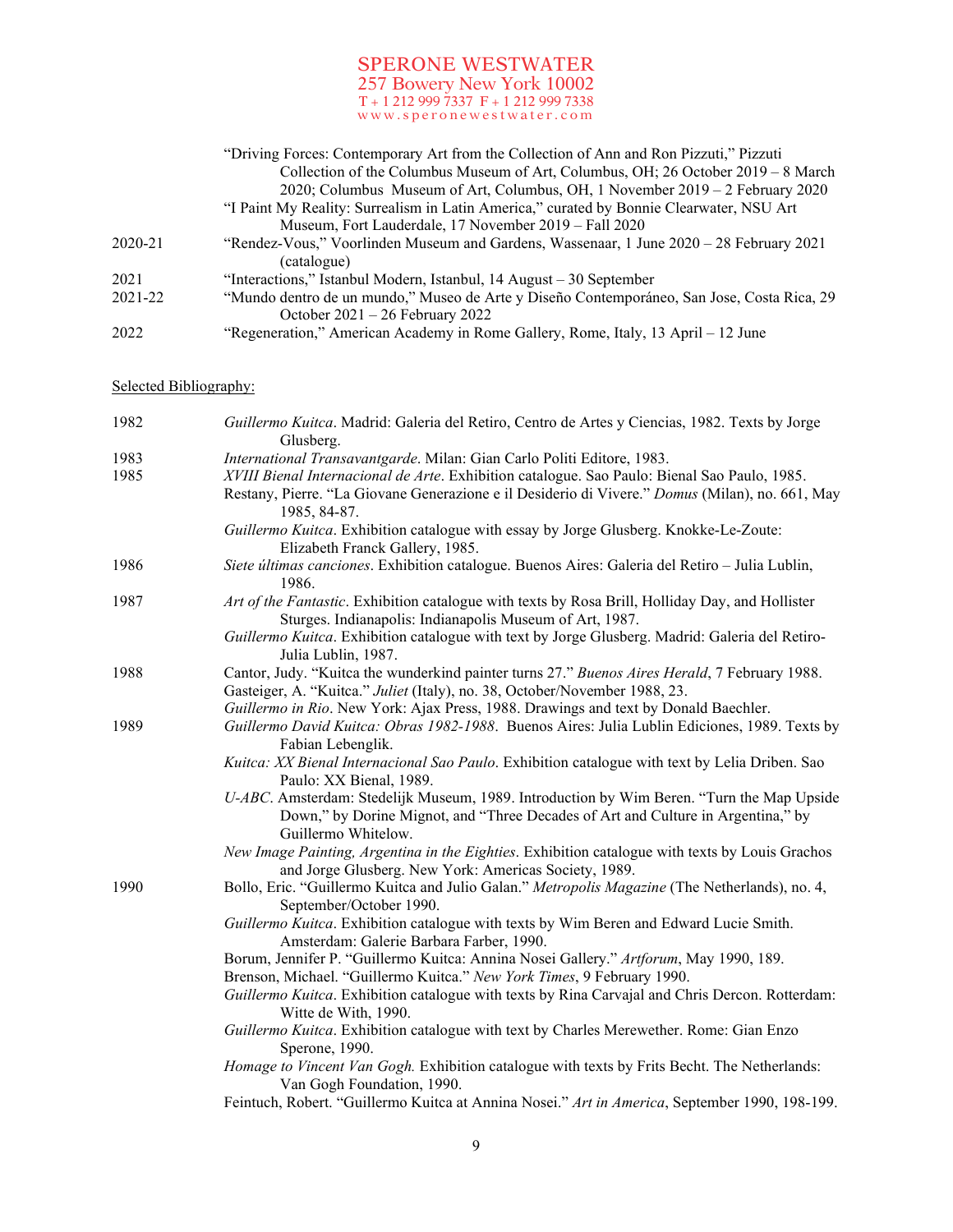|      | Mahoney, Robert. "New York in Review." Arts Magazine, May 1990, 109.<br>Morsiani, Paola. "Interview with Guillermo Kuitca." Juliet (Italy), no. 48, June 1990.<br>Pellizzi, Francesco. Julio Galan. Rotterdam: Witte de With, 1990. |
|------|-------------------------------------------------------------------------------------------------------------------------------------------------------------------------------------------------------------------------------------|
|      | Shaw, Edward. "The End of Solitude: Young Artists on the Rise." Artnews, October 1990, 138,<br>143.                                                                                                                                 |
|      | Smith, Roberta. "Guillermo Kuitca." The New York Times, 12 April 1990.                                                                                                                                                              |
|      | van Nieuwenhuyzen, Martijn. "Guillermo Kuitca, Julio Galan: Private Apartments, Spanish Pain."<br>FlashArt, November/December 1990, 149.                                                                                            |
|      | Ayerza, Josefina. "Guillermo Kuitca at MoMA," FlashArt, November 1991, 129-130.                                                                                                                                                     |
| 1991 | Ayerza, Josefina. "Conversation with Guillermo Kuitca." Lacanian Ink, no. 1, 1991, 98.<br>de Bruyn, Eric. "Guillermo Kuitca/Julio Galan: Witte de With / Barbara Farber." Artscribe,<br>March/April 1991, 78-79.                    |
|      | Greenlees, Donald. "How to Map the Universe." ARTnews, October 1991, 94-95.<br>Projects 30: Guillermo Kuitca. Exhibition catalogue. New York: The Museum of Modern Art,<br>1991.                                                    |
|      | Liebmann, Lisa. "Kuitca." The New Yorker, 7 October 1991, 13.                                                                                                                                                                       |
|      | Joachimides, Christos, and Norman Rosenthal, ed. Metropolis. Berlin: Martin Gropius Bau; New<br>York: Rizzoli International Publications, 1991.                                                                                     |
|      | Pellizzi, Francesco. "The Gathering of the Birds." In Mito y Magia en America, Los '80s.<br>Monterrey, Mexico: Museo de Arte Contemporanea, 1991.                                                                                   |
|      | Newhall, Edith. "A Map of the World." New York, 30 September 1991, 72.                                                                                                                                                              |
|      | Shaw, Edward. "Guillermo Kuitca's Labor of Love." Buenos Aires Herald, 21 July 1991.<br>Kuitca. Exhibition catalogue with text by Achille Bonito Oliva. New York: Annina Nosei Gallery,<br>1991.                                    |
|      | McCullough, ed. "Road Maps of Argentina." Buenos Aires Herald, 20 October 1991.                                                                                                                                                     |
| 1992 | Russell, Taylor John. "Berlin: The emperor's new wardrobe." London Times, 26 April 1991.<br>Cuerpo Ausente. Exhibition catalogue with teext by Fabian Lebenglik. Nantes: Musee des Beaux-<br>arts de Nantes, 1992.                  |
|      | Guillermo Kuitca. Exhibition catalogue with text by Lynn Zelevansky. Newport Beach: Newport<br>Harbor Museum, 1992.                                                                                                                 |
|      | Documenta IX. Kassel. 3 vols. Stuttgart: Edition Cantz in association with Harry N. Abrams, Inc.,<br>New York, 1992, vol. 1: 173-174, vol. 2: 296-299.                                                                              |
|      | Alspaugh, Leann Davis. "Mapping Out a Dream, The Art of Guillermo Kuitca." Museum & Arts<br>(Houston), July 1992, 16-17.                                                                                                            |
|      | Artistas Latinoamericano del siglo XX. Exhibition catalogue with essay by Edward J. Sullivan.<br>Sevilla: Comisaria de la Ciudad de Sevilla; New York: The Museum of Modern Art,<br>1992.                                           |
|      | Johnson, Patricia. "Rooms with a view." Houston Chronicle, 8 August 1992, C1, C4.<br>Shaw, Edward. "Guillermo Kuitca and his workshop for emerging painters." Buenos Aires Herald,<br>11 May 1992.                                  |
|      | Zaya, Antonio. "Artistas latinoamericanos del siglo XX." Atlantica Internacional Revista de Las<br>Artes, no. 4, November 1992, 60-65 (Spanish); 119-121 (English).                                                                 |
| 1993 | "Art map created especially for this issue of Interview by Guillermo Kuitca." Interview, February<br>1993, 127.                                                                                                                     |
|      | "Guillermo Kuitca." Guiarte Guia Mensual de Las Artes, vol. 1, no. 2, February 1993, cover, 15.                                                                                                                                     |
|      | A Book Based on Guillermo Kuitca. Amsterdam: Contemporary Art Foundation, 1993. Essays by<br>Jerry Saltz, Martin Rejtman, Marcelo E. Pacheco.                                                                                       |
|      | Guillermo Kuitca, Les Lieux de l'errance. Montreal: Musee d'Art Contemporain, 1993.<br>Guillermo Kuitca. Exhibition catalogue. New York: Sperone Westwater, 1993.                                                                   |
|      | "Goings on About Town." The New Yorker, 10 May 1993, 20.                                                                                                                                                                            |
|      | Kimmelman, Michael. "Guillermo Kuitca." The New York Times, 14 May 1993, C26.                                                                                                                                                       |
|      | "Goings on About Town," The New Yorker, 24 May 1993, 15.<br>Smith, Roberta. "20th-Century Latin American Works at the Modern." The New York Times, 4<br>June 1993, C32.                                                             |

10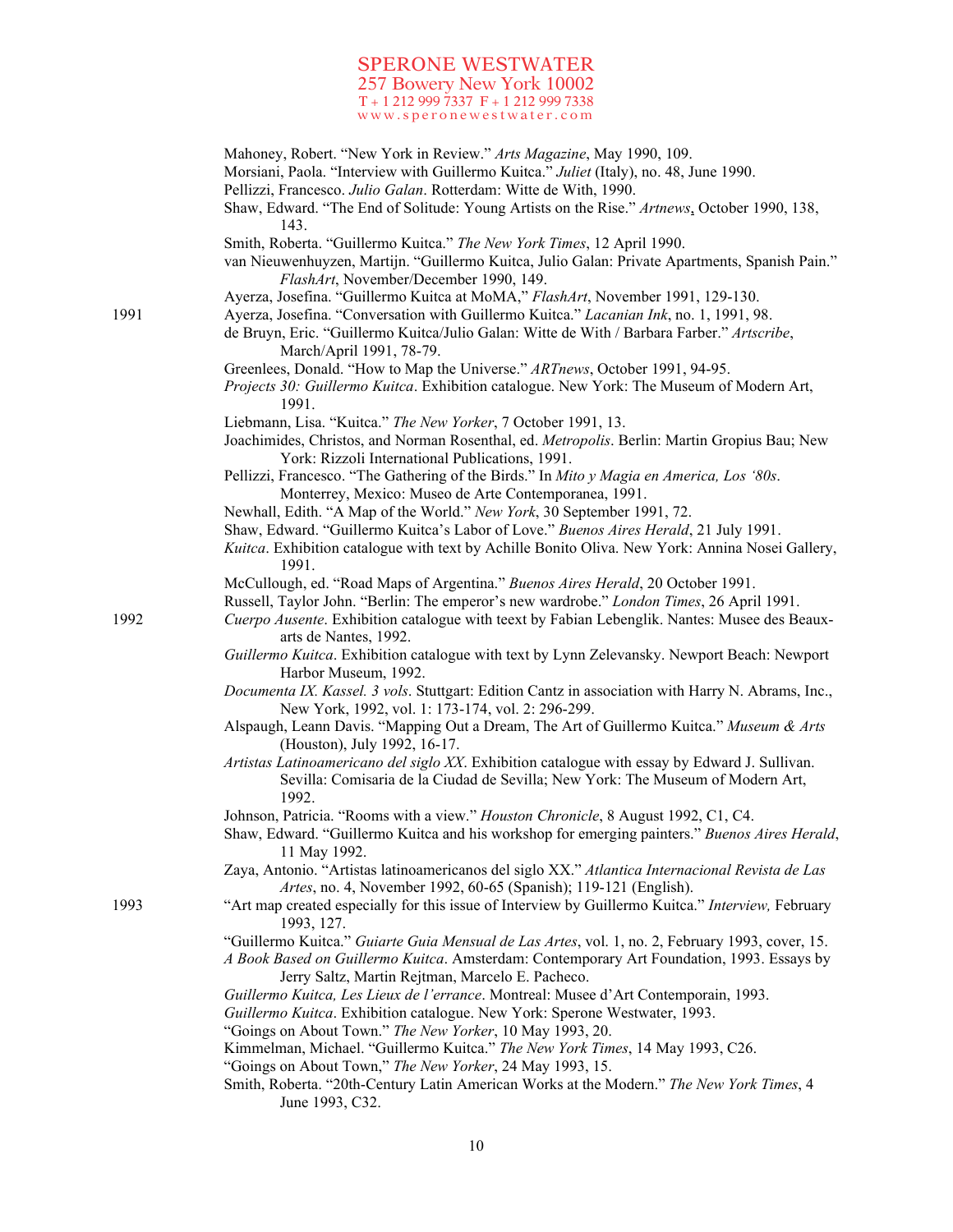"Prints & Photographs Published: Guillermo Kuitca." *The Print Collector's Newsletter*, vol. 24, no.3, July-August 1993, 109.

Pini, Ivonne. "Guillermo Kuitca." *ArtNexus* (Colombia), July/August 1993, cover, 9, 169.

Jimenez, Carlos. "Guillermo Kuitca, Un pintor teatral." *ArtNexus* (Colombia), July/August 1993, 48-51 (English, 172-173).

- *Drawing the Line Against AIDS*. New York: The American Foundation for AIDS Research and Rizzoli, 1993.
- Fernande, Horacio. "A Journey Through the IVAM." *Arte Contemporanea* (Report ARCO '93, Preview ARCO '94), June 1993, 112-118.
- Rasmussen, Waldo, ed. *Latin American Artists of the Twentieth Century*. Exhibition catalogue. New York: The Museum of Modern Art, 1993, 254-256.
- *Latin American Artists of the Twentieth Century - A Selection from the Exhibition*. Exhibition catalogue. New York: The Museum of Modern Art, 1993, 58.
- Dona, Lydia. "Guillermo Kuitca Interview*." Journal of Contemporary Art*. vol. 6, no. 1, Summer 1993, 56-63.

Saltz, Jerry. "Critic's Diary: Mayday, Mayday, Mayday." *Art in America*, September 1993, 41-45.

Amor, Monica. "Guillermo Kuitca, Sperone Westwater." *ArtNexus* (Colombia), September-December 1993, 144-145 (English, 213-214).

Zabalbeascoa, Anatxu. "Guillermo Kuitca: IVAM." *Artforum*, November 1993, 117.

Ayerza, Josefina. "Guillermo Kuitca, On the Map." *Flash Art*, November/December 1993, 45-47.

*Living With Art: The Collection of Ellyn & Saul Dennison*. Morristown, NJ: The Morris Museum, 1993, 31.

Arriola, Magali. "Guillermo Kuitca." *Poliester*. vol. 2, no. 7, Fall 1993, 36-39.

- Leffingwell, Edward. "Latin Soliloquies." *Art in America*, December 1993, 72-83.
- 1994 Horton, Anne. "Kuitca at Sperone Westwater." *Art & Auction*, May 1994, 84-86.
	- *Guillermo Kuitca: The Tablada Suite*. Exhibition catalogue. New York: Sperone Westwater, 1994. Filler, Martin. "Slightly Stateless, but at Home with Himself." *The New York Times*, 8 May 1994,
	- H34. Rubinstein, Raphael. "Report from Mexico, Catching the Trade Winds." *Art in America*, May
	- 1994, 36-41. Smith, Roberta. "Guillermo Kuitca." *The New York Times*, 27 May 1994, C24.
	- Steinmetz, Klaus. "Las subastas de noviembre en Sotheby's y Christie's." *ArtNexus* (Colombia), April-June 1994, 96-97 (English, 175-176).
	- Choon, Angela. "Openings: Guillermo Kuitca." *Art & Antiques*, May 1994, 34.
	- *Guillermo Kuitca Burning Beds: A Survey 1982-1994*. Exhibition catalogue. Amsterdam: Contemporary Art Foundation, 1994.
	- "MoMA News and Exhibitions." *Flash Art*, Summer 1994, 37.
	- Cameron, Dan. "Critical Edge," *Art & Auction*, September 1994, 56, 58, 60.
	- *Mapping*. New York: The Museum of Modern Art, 1994, 45.
	- Sperone, Gian Enzo, and Achille Bonito Oliva. *La Metafora Trovata: 30 years, Galleria Sperone, 30 anni*. Rome: Galleria Sperone, 1994.
	- *American Painting Now*. Exhibition catalogue. Turin: Caterina Fossati, Eva Menzio, Giovanni Rimoldi, 1994.
	- Saltz, Jerry. "A Year in the Life: Tropic of Painting." *Art in America*, October 1994, 90-101.
	- Amor, Monica. "Guillermo Kuitca." *Art Nexus* (Colombia), no. 14, October-December 1994, 109- 110.
	- Reyes, Ana Maria. "Art 1994 Chicago." *Art Nexus* (Colombia), no. 14, October-December 1994, 91-93.
	- Elliott, David, ed. *Art from Argentina 1920-1994*. Oxford: The Museum of Modern Art, 1994, 114-129.

1995 Page, Amy. "Brash New World." *Art & Auction*, January 1995, 78-83. Canning, Sue. "Mapping." *Art Papers*, vol. 19, no. 1, January-February 1995, 57-58. Alvarez-Bravo, Armando. "Las Camas Ardientes de Kuitca." *Galeria*, 28 January 1995, E1, E4. Kohen, Helen L. "CFA show reveals genius, heart of *wunderkind* Kuitca." *Miami Herald*, 5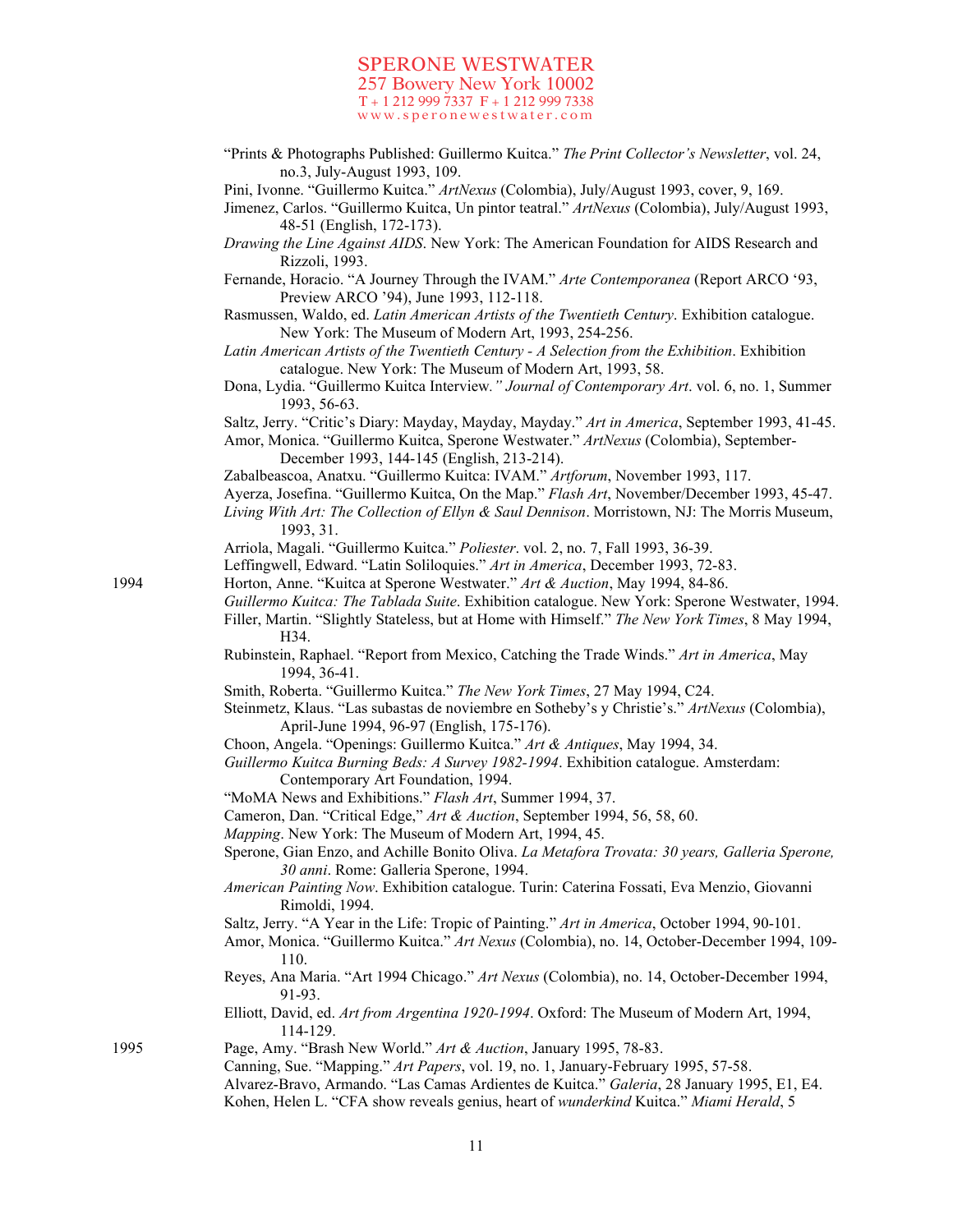February 1995, 11, 71.

Whalen, Christopher. "The Latin Two-Step." *The International Economy,* March/April 1995, 18- 52.

*About Place: Recent Art of the Americas*. Chicago: The Art Institute of Chicago, 1995, 88-91.

- *Pittura Immedia*. Graz, Austria: Neue Galerie am Landesmuseum Joanneum und Künstlerhaus 1995, 87.
- *Sleeper: Katharina Fritsch, Robert Gober, Guillermo Kuitca, Doris Salcedo*. San Diego: Museum of Contemporary Art, 1995.
- Barrett, David. "Art from Argentina, 1920-1994: Museum of Modern Art, Oxford." *Frieze*, March-April 1995, 64-65.
- Kent, Sarah. "No Place to Hide." *Time Out London*, 17 May 1995, 43.

"Ghastly fetishistic probing." *Sunday Telegraph* (London), 14 May 1995.

- Ollman, Leah. "An Artist Finds His Place in the World." *Los Angeles Times*, 11 June 1995, 55, 57.
- Lockwood, Alana. "Guillermo Kuitca: Center for the Fine Arts Miami." *ArtNexus* (Colombia), July-September 1995, 100-101.

*Guillermo Kuitca*. Exhibition catalogue. Monterrey, Mexico: Galeria Ramis Barquet, 1995. *Beyond the Borders*. Exhibition catalogue. Gwangju, Korea: Gwangju Biennale, 1995, 242-243. *Guillermo Kuitca: Puro Teatro*. Exhibition catalogue. New York: Sperone Westwater, 1995. Paparoni, Demetrio. "Non e' l'arte dei latifondisti." *Tema Celeste*, April-May 1995, 5-8. Sada, Paola. "Guillermo Kuitca at Ramis Barquet Gallery." *Art Nexus*, October 1995, 120. "Gana Focus: Kwangju Biennale 1995. Pictorial Magazine of Biennale." *Gana Art*, no. 46, November-December 1995, 22-29.

- *1995, 52nd Carnegie International*. Exhibition catalogue. Pittsburgh, PA: The Carnegie Museum of Art, 1995.
- 1996 Sand, Olivia. "Guillermo Kuitca at Sperone Westwater." *Artis*, no. 47, January-February 1996, 68- 69.
	- Princenthal, Nancy. "Guillermo Kuitca at Sperone Westwater." *Art in America*, March 1996, 95- 96.

Jones, Kristin, M. "Guillermo Kuitca at Sperone Westwater." *Artforum*, May 1996, 100-101. Verichak, Victoria. "Kuitca." *Diseno y decoracion en la Argentina*, no. 39, June 1996.

- Viso, Olga. "Guillermo Kuitca: Connection and Contradiction." In *Distemper: Dissonant Themes in the Art of the 1990s*. Washington, D.C.: Hirshhorn Museum and Sculpture Garden, Smithsonian Institution, 1996, 66-77.
- Tuer, Dot. "Cartographies of Memory: Tracing the Representational Legacy of Argentina's Dirty War in the Work of Guillermo Kuitca." *Parachute 83*, July-September 1996, 24-29.
- Legrenzi, Susanna. "Oltre la tradizione," *Io Donna*, vol. 1, no. 27, September 1996, 106-110. Kuitca, Guillermo. *Como ver el arte actual?* Buenos Aires: Universidad Torcuato Di Tella, 1996,
- 37-42.
- 1997 Spring, Justin. "Guillermo Kuitca." *art / text*, no. 56, February-April 1997, 44-49.

Viso, Olga. "Cultural Imposition: The Other Side of the Coin (The Art of Carlos Alfonzo as a Case History)." *Art Papers*, vol. 21, March /April 1997, 16-21.

- Nuridsany, Michel. "Artistes latino-américains/Latino or South American? Galerie Daniel Templon." *Art Press*, no. 224, May 1997, 78-79.
- Carlisle, Cristina. "A Boom with Many Views." *ARTnews*, June 1997, 100-101.
- Kim, Yu Yeon. "America: South American Artists in the USA Raising Their Voices." *The Monthly Art Magazine*, 1997, 92-95.
- Bach, Caleb. "Artful Mapper of the Modern Dilemma." *Américas*, vol. 49, no. 4, August 1997, 20- 27.

*4e Biennale de Lyon d'art contemporain: L'autre*. Exhibition catalogue with text by Harald Szeemann. Lyon: Réunion des Musées Nationaux, 1997.

- *Cartographers: Geo-Gnostic Projection for the 21st Century*. Exhibition catalogue. Zagreb: The Museum of Contemporary Art, 1997.
- Weibel, Peter, ed. *Inklusion:Exklusion. Versuch einer neuen Kartografie der Kunst im Zeitalter von Postkolonialismus und globaler Migration*. Exhibition catalogue. Cologne: DuMont,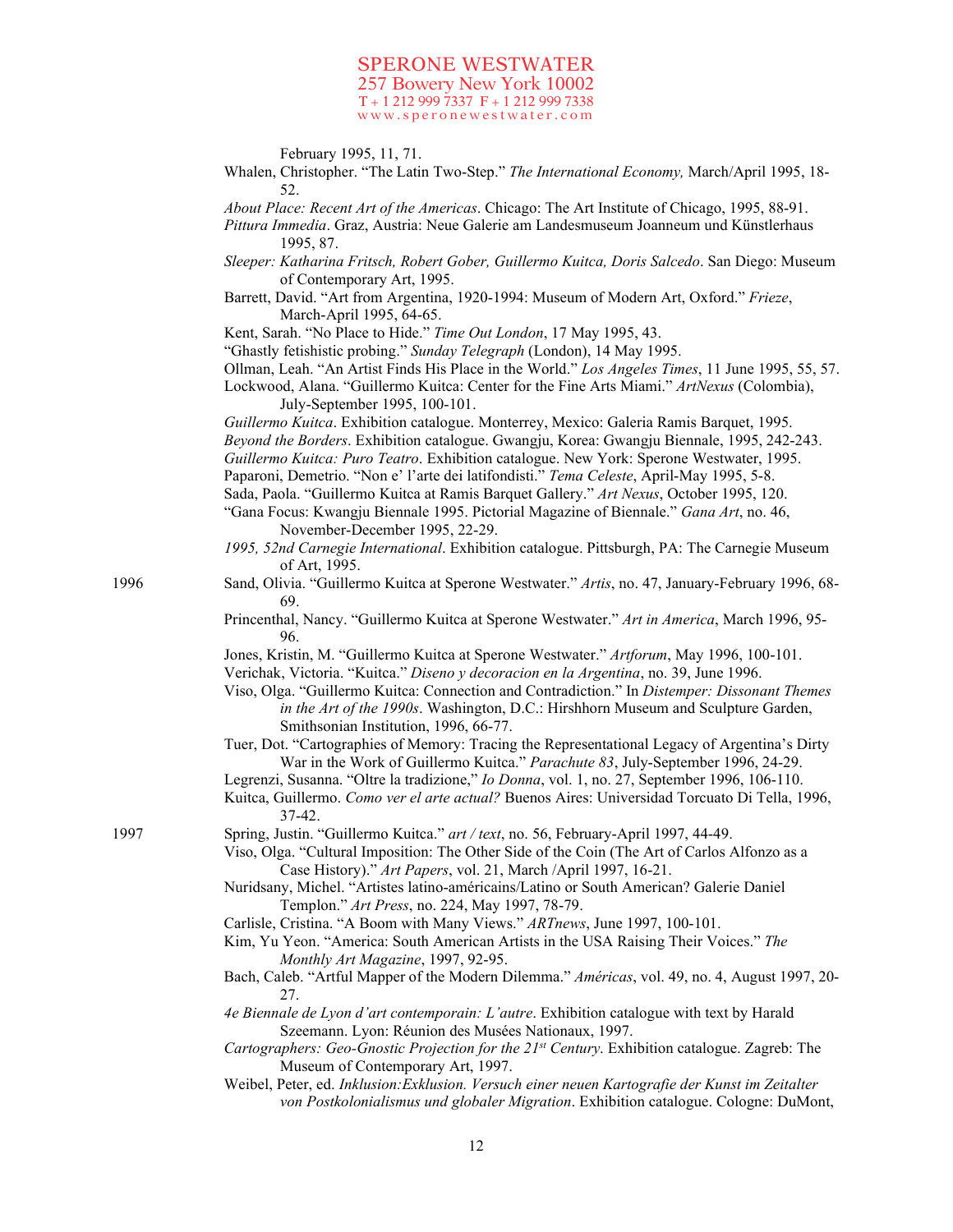#### 1997.

- Kuitca, Guillermo. "A Body of Work." In *Anybody*. Edited by Cynthia C. Davidson. Cambridge, MA, and London: The MIT Press, 1997, 132-137.
- *The Hirshhorn Collects: Recent Acquisitions 1992-1996*. Exhibition catalogue. Washington, DC: Hirshhorn Museum and Sculpture Garden, Smithsonian Institution, 1997.
- *Project Painting*. Exhibition catalogue with an essay by Ingrid Schaffner. New York: Stefano Basilico and Lehmann Maupin, 1997.
- Fisch, Nora. "Cityscape Buenos Aires." *Flash Art*, October 1997, 63.
- *I Bienal de Artes Visuais do Mercosul*. Exhibition catalogue. Porto Alegre, Brazil: Fundaçao Bienal de Artes Visuais do Mercosul, 1997.
- LaBelle, Charles. "'Longing and Memory,' Los Angeles County Museum of Art." *art / text*, no. 59, November 1997-December 1998, 92-93.
- *Guillermo Kuitca en Caracas*. Exhibition catalogu, with introduction by Miguel Miguel and essay by Raphael Rubinstein. Caracas: Museo Alejandro Otero, 1997.
- Marcoci, Roxana, Diana Murphy, and Eve Sinaiko. *New Art*. New York: Harry N. Abrams, 1997.
- Hutchinson, John. *The Bread and the Butter Stone: On Memory*. Dublin: The Douglas Hyde Gallery at Trinity College, 1997.
- *Europe–U.S.A. and the Epoch of Unimplosive Art*. Exhibition catalogue by Carmelo Strano Cefal., Palermo: Regione Siciliana–Assessorato al Turismo e Azienda Autonoma di Soggiorno e Turismo, 1997.
- Weibel, Peter. "Inklusion: Exklusion." *steirischer herbst* (Graz, Austria), 1997.
- 1998 Page, Amy. "Latin Rhythm." *Art & Auction*, January 1998, 72-75, 114.
	- "Cultural Leaders, Visual Artists: Guillermo Kuitca." *Avenue Latin America* (Special Tribute Issue), vol. 22, no. 5, 1998, 22.
	- Ardenne, Paul. "Guillermo Kuitca: Galerie Thaddaeus Ropac." *Art Press*, no. 233, March 1998, 73.
	- "El Arte Latinoamericano del Siglo Veinte: Tercera Generación." *Expressions*. vol. 2, no. 1, Spring 1998, 60-63.
	- *Guillermo Kuitca: Obras 1982-1998*. Santafé de Bogotá: Grupo Editorial Norma, 1998.
- 1999 *Wounds: Between Democracy and Redemption in Contemporary Art*. Exhibition catalogue edited by David Elliott and Pier Luigi Tazzi, with essays Massimo Cacciari, Michael Corris, Alain Cueff, Michael Newman, Marcelo Pacecho, et al. Stockholm: Moderna Museet, 1998.
	- Leydier, Richard. "L'Ange exterminateur." *Art Press*, no. 235, May 1998, 76-77.
	- Katzenstein, Inés, ed. *Guillermo Kuitca: Drawings, 1981-1996*. Exhibition catalogue. New York: Sperone Westwater, 1998.
	- Carlisle, Cristina. "Double Vision: Mauro Herlitzka." *ARTnews*, Summer 1998, 120-121.
	- Kornbluth, Elena. "Guillermo Kuitca: Work in Which Absence is the Dominant Presence." *Elle Decor*, December 1998-January 1999, 63-66.
	- *XXIV Bienal de São Paulo*. Exhibition catalogue edited by Paulo Herkenhoff and Adriano Pedrosa, with essays by Dawn Ades, Aracy Amaral, Ana Maria Belluzzo, Katia Canton, Germano Celant, et al. São Paulo: Fundação Bienal de São Paulo, 1998.
	- *Guillermo Kuitca: Obras 1982-1998. Conversaciones con Graciela Speranza*. Buenos Aires: Grupo Editorial Norma, 1998.
	- Schwerfel, Heinz Peter. "Guillermo Kuitca: Malerei Als Landkarte der Erinnerung," *Art. Das Kunstmagazin*, no. 12, December 1998, 38-44.
	- Tilder, Lisa. "A Temporary Building in Wall Street: Shifting Place." Paper presented at a conference in Cottbus, Germany and published in *Wolkenkuckucksheim International Journal of Architectural Theory*, vol. 3, no. 1, May 1998.
	- *On the Table*. Exhibition catalogue by Mark Robbins, with essay by Paola Antonelli. Columbus: Wexner Center for the Arts, Ohio State University, 1999.
	- Ollman, Leah. "Art Reviews." *Los Angeles Times*, 19 February 1999.
	- Cutajar, Mario. "Guillermo Kuitca." *artscenecal.com (Art Scene)*, February 1999.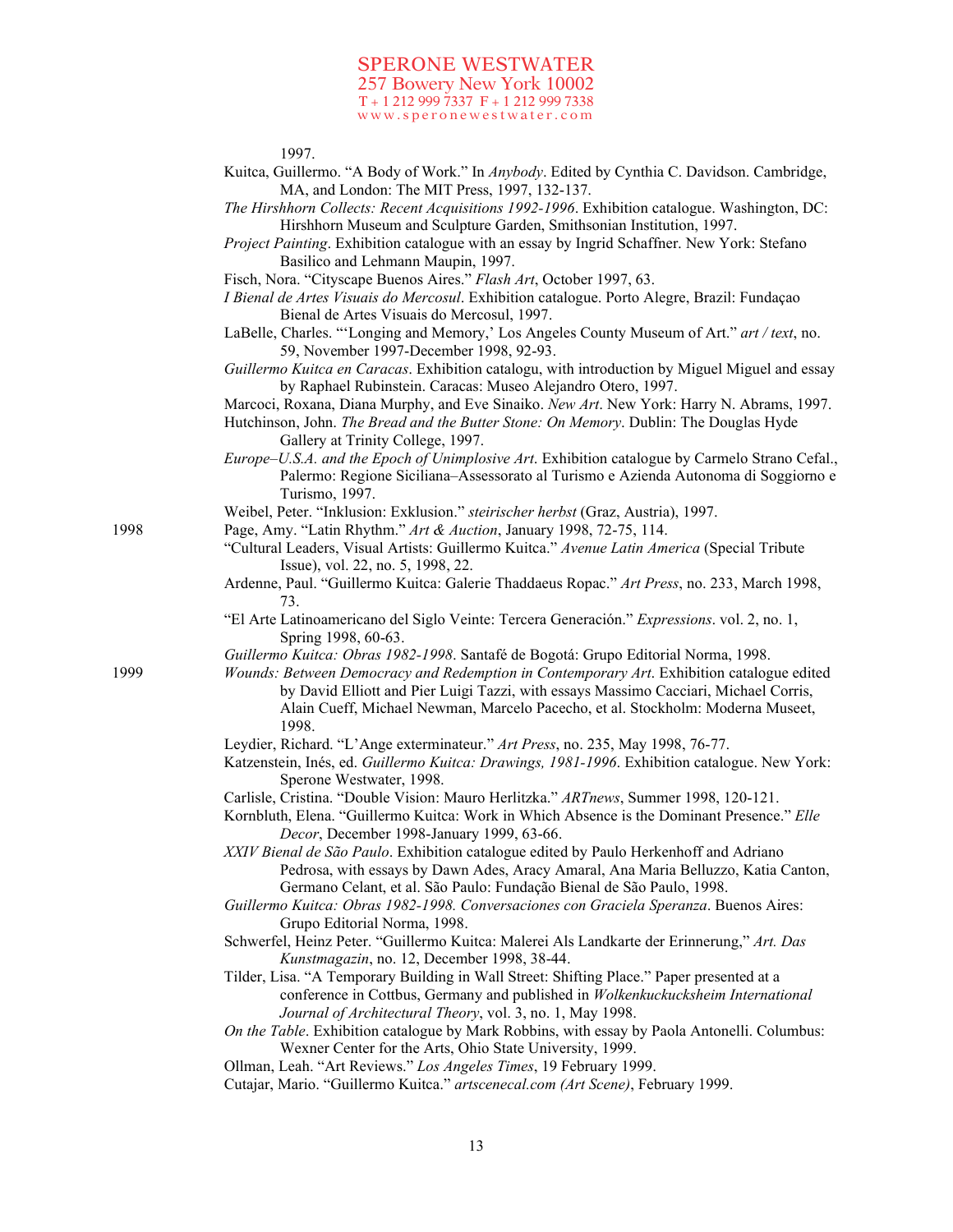- Frank, Peter. "Art Picks of the Week: Joseph Piasentin, Guillermo Kuitca, Michael C. McMillen." *LA*, 1-5 March 1999.
- *Castle to Castle (from the Neufert Suite).* Exhibition catalogue. New York: Sperone Westwater, New York, 1999.
- *Guillermo Kuitca*. Exhibition catalogue with dialogue between Lynne Cooke and Guillermo Kuitca. Centro de Arte Hélio Oiticica, Rio de Janeiro, 1999.

"Guillermo Kuitca, 38." *Time*, 24 May 1999, 101.

- Cooper, Jacqueline. "Guillermo Kuitca, L.A. Louver." *New Art Examiner*, vol. 26, no. 8, May 1999, 61-62.
- Spaid, Sue. "In and Out: Guillermo Kuitca." *The Village Voice*, 25 May 1999, 142

Johnson, Ken. "Guillermo Kuitca, Castle to Castle." *The New York Times*, 21 May 1999, E31. "Guillermo Kuitca." *The New Yorker*, 31 May 1999, 18-20.

Morgan, Robert C. "Castle to Castle (from the Neufert Suite)." *Review*, 1 June 1999, 14.

Briscoe, Ivan. "Kuitca: at home, but far away." *Buenos Aires Herald*, 18 July 1999, 13.

2000 Rimanelli, David. "Deciphering Plans: Argentine painter Guillermo Kuitca finds meaning and mystery in architectural plans and drawings." *Interior Design*, August 1999, 36.

> Albertini, Rosanna. "Guillermo Kuitca - le tableau est un corps - Body of Painting: Abstraction According to Kuitca." *Art Press*, September 1999, 30-33.

Mosner, Ricardo. "Guillermo Kuitca." *FIAC le quotidien*, no.2, 15 September 1999, 8.

- *Guillermo Kuitca; Beds, Theaters, and Drawings*. Exhibition catalogue with essay by Robert J. Loescher. Chicago: The Arts Club of Chicago, 1999.
- *Reality and Desire*. Exhibition catalogue with essay by Enrique Juncosa. Barcelona: Juan Miró Foundation, 1999.
- Camper, Fred. "Waking Moments." *Reader*, 15 October 1999.
- Artner, G. Alan. "Kuitca makes point from parts, albeit elusively." *The Chicago Tribune*, 21 October 1999.

Thompson, Robert Farris. "Kuitca's Stagecraft." *Art in America*, December 1999, 90-99.

- Stuhmer, Marcelino. "Guillermo Kuitca." *New Art Examiner*, February 2000.
- Picard, Charmaine. "Guillermo Kuitca, the Arts Club of Chicago." *ArtNexus*, February-April 2000, 138.
- Frerot, Christine. "Fiac 99 and Latin America." *ArtNexus*, February-April 2000, 98-101.
- Hixson, Kathryn. "No Home at All: An Interview with Guillermo Kuitca." *New Art Examiner*, February 2000, 42-44.
- "Architecture and Memory." *The New Yorker*, 7 February 2000, 20.
- "Artistes et galeries à travers le monde." *Le Journal des Arts*, no. 96, January 2000, 10.
- *Guillermo Kuitca*. Exhibition catalogue with a text by Paulo Herkenhoff, and an interview with Graciela Speranza. Paris: Fondation Cartier pour l'art contemporain, 2000.
- *Arte Americana; Ultimo Decennio*. Exhibition catalogue with essays by Claudio Spadoni, Alan Jones, Roberto Daolio, and Fernanda Pivano. Ravenna: Museo d'Arte della Citta di Ravenna/Edizioni Gabriele Mazzotta, 2000.
- *telesthesia and amnescopia*. Exhibition brochure. Chicago: The School of the Art Institute of Chicago, 2000.
- *Contra La Architectura: la urgencia de (re)pensar la ciudad*. Exhibition catalogue with texts by José Miguel G. Cortés, Giuliana Bruno, Beatriz Colomina, Jean-François Chevrier and Ignasi de Solà-Morales. Valencia: Espai d'Art Contemporani de Castelló, 2000.
- Poli, Francesco. "Guillermo Kuitca; Foundation Cartier pour l'Art Contemporain, Paris." *Tema Celeste*, July-September 2000.
- *Luci in galleria, da Warhol al 2000: Gian Enzo Sperone 35 anni di mostre fra Europa e*
- *America/ Lights in the Gallery: From Warhol to 2000, Gian Enzo Sperone: 35 Years Between Europe and America.* Exhibition catalogue. Torino: hopefulmonster, 2000, 82.
- *F(r)icciones, Museo Nacional Centro de Arte Reina Sofía*. Exhibition catalogue. Madrid: Museo Nacional Centro de Arte Reina Sofía, 2000, 122-123, 126-127.
- *Trauma*. Exhibition catalogue. Dundee, Scotland: Dundee Contemporary Arts, 2001, 40-45.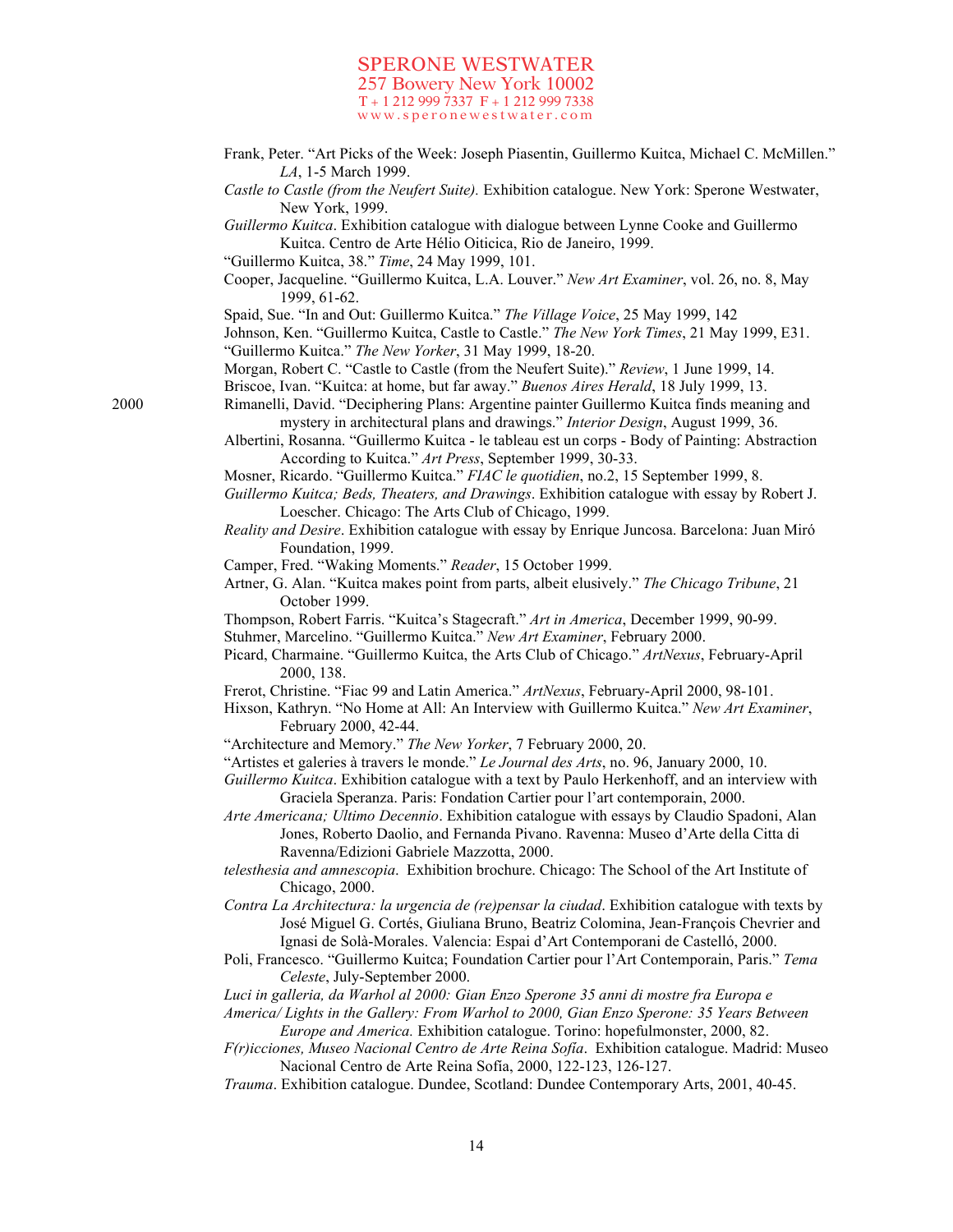|      | Kelley, Bill. "Interview with Guillermo Kuitca in Buenos Aires." latinArt.com (Latin Art), 15 June<br>2001.                                                                                                                                         |
|------|-----------------------------------------------------------------------------------------------------------------------------------------------------------------------------------------------------------------------------------------------------|
| 2001 | "The Legacy Project Visual Arts Library." legacy-project.org (Legacy Project), 2001.<br>Guillermo Kuitca. Exhibition catalogue. Zürich: Galerie Hauser & Wirth, 2001.                                                                               |
|      | Egofugal, 7 <sup>th</sup> International Istanbul Biennial. Exhibition catalogue. Istanbul: Istanbul Foundation<br>for Culture and Arts, 2001, 122-123.                                                                                              |
|      | Art Basel Miami Beach. Exhibition catalogue. Miami: Art Basel, 2001, 284-285.                                                                                                                                                                       |
|      | ARS 01. Exhibition catalogue. Helsinki: KIASMA Museum of Contemporary Art, 2001.<br>$7th International Istanbul Biennial 2001. Exhibit to catalogue in two volumes. Istanbul: Istanbul$                                                             |
|      | Foundaiton for Culture and Arts, 2001.                                                                                                                                                                                                              |
| 2002 | Guillermo Kuitca. Exhibition catalogue. Milan: Galleria Cardi & Co., 2002.                                                                                                                                                                          |
|      | Madoff, Steven Henry. "What Documenta Meant to Them," The New York Times, 2 June 2002.<br>Pagel, David. "Finding Power in Random Destruction." Los Angeles Times, 31 May 2002.                                                                      |
|      | Tempo. Exhibition catalogue. New York: The Museum of Modern Art, 2002, 77.                                                                                                                                                                          |
|      | Ollman, Leah, "Guillermo Kuitca at L.A. Louver." Art in America, November 2002, 166.<br>Congdon, Kristin G., and Kara Keley Hallmark. Artists From Latin American Cultures: A<br>Biographical Dictionary. Westport: Greenwood Press, 2002, 133-137. |
|      | Turner, Elisa. "Developer turns projects into 'laboratories for creativity." The Herald, 10<br>November 2002, 1M, 8M.                                                                                                                               |
|      | Kimmelman, Michael. "Guillermo Kuitca." The New York Times, 22 November 2002, E33.                                                                                                                                                                  |
|      | Newhall, Edith. "The Art of the Fugue." New York, 2 December 2002, 100.                                                                                                                                                                             |
|      | Dannatt, Adrian. "Opera Works." The Art Newspaper, December 2002, 28.                                                                                                                                                                               |
|      | Bruno, Giuliana. Atlas of Emotion: Journeys in Art, Architecture and Film. New York: Verso,<br>2002.                                                                                                                                                |
|      | Welish, Marjorie. "Guillermo Kuitca." BOMB, March 2003, 19.                                                                                                                                                                                         |
| 2003 | Cameron, Dan. Living Inside the Grid. New York: New Museum of Contemporary Art, 2003.                                                                                                                                                               |
|      | Benítez Duenas, Issa María. "Guillermo Kuitca." ArtNexus, 2003, 82.                                                                                                                                                                                 |
|      | Gainza, Maria. "Guillermo Kuitca." Artforum, October 2003, 178.                                                                                                                                                                                     |
|      | Suárez Samper, Laura. "Miren Qué Pinturita." América Economía, 26 September - 9 October,<br>2003, 56-59.                                                                                                                                            |
|      | Drawing Modern: Works from the Agnes Gund Collection. Exhibition catalogue. Cleveland:<br>Cleveland Museum of Art, 2003, 80-83.                                                                                                                     |
|      | Guillermo Kuitca: Obras 1982/2002. Madrid: Museo Nacional Centro de Arte Reina Sofia,<br>2003.                                                                                                                                                      |
|      | Guillermo Kuitca: Obras 1982/2002. Buenos Aires: MALBA Colecccion Costantini, Buenos<br>Aires, 2003.                                                                                                                                                |
|      | Harmon, Katharine. You Are Here: Personal Geographies and Other Maps of the Imagination.<br>New York: Princeton Architectural Press, 2004, 140-141.                                                                                                 |
| 2004 | "Guillermo Kuitca: 2004 Resident Faculty." Skowhegan Bulletin, 2004, p. 7.                                                                                                                                                                          |
|      | "Guillermo Kuitca scores an opera." Log, Spring 2004, 120.<br>Guillermo Kuitca: Dibujos y Variaciones Sobre Papel. Exhibition catalogue with essays by Sonia                                                                                        |
|      | Becce, Estrella de Diego, and Sergio Baur. Cartagena: Sala Muralla Bizantina, 2004.                                                                                                                                                                 |
|      | <i>Fondation Cartier pour l'art contemporain.</i> Published on the occasion of the 20 <sup>th</sup> anniversary.                                                                                                                                    |
|      | Paris: Fondation Cartier pour l'art contemporain, 2004, 143.                                                                                                                                                                                        |
|      | Almanach. Luxembourg: Fondation Musee d'Art Moderne Grand-Duc Jean, 2004, 20.                                                                                                                                                                       |
| 2005 | Güner, Fisun. "Explosive stuff," Metro Life London, 30 March 2005.<br>Bell, Eugenia. "Critics' Picks: Guillermo Kuitca." artforum.com (Artforum), March 2005.                                                                                       |
|      | Funge, Benjamin, "Off the map," ArtReview (London), March 2005.                                                                                                                                                                                     |
|      | Brillembourg, Carlos. "Artists on Artists: Carlos Brillembourg on Guillermo Kuitca." BOMB,<br>Spring 2005, 90-91.                                                                                                                                   |
|      | Guillermo Kuitca: Theatre Collages. Exhibition catalogue. London: Hauser & Wirth, 2005.                                                                                                                                                             |
|      | Wright, Karen, and Guillermo Kuitca. "Guillermo Kuitca: Wagner on Mars." Modern Painters,<br>April 2005, 66-71.                                                                                                                                     |
|      | Contemporary Voices: Works from the UBS Art Collection. Exhibition catalogue. New York: The                                                                                                                                                         |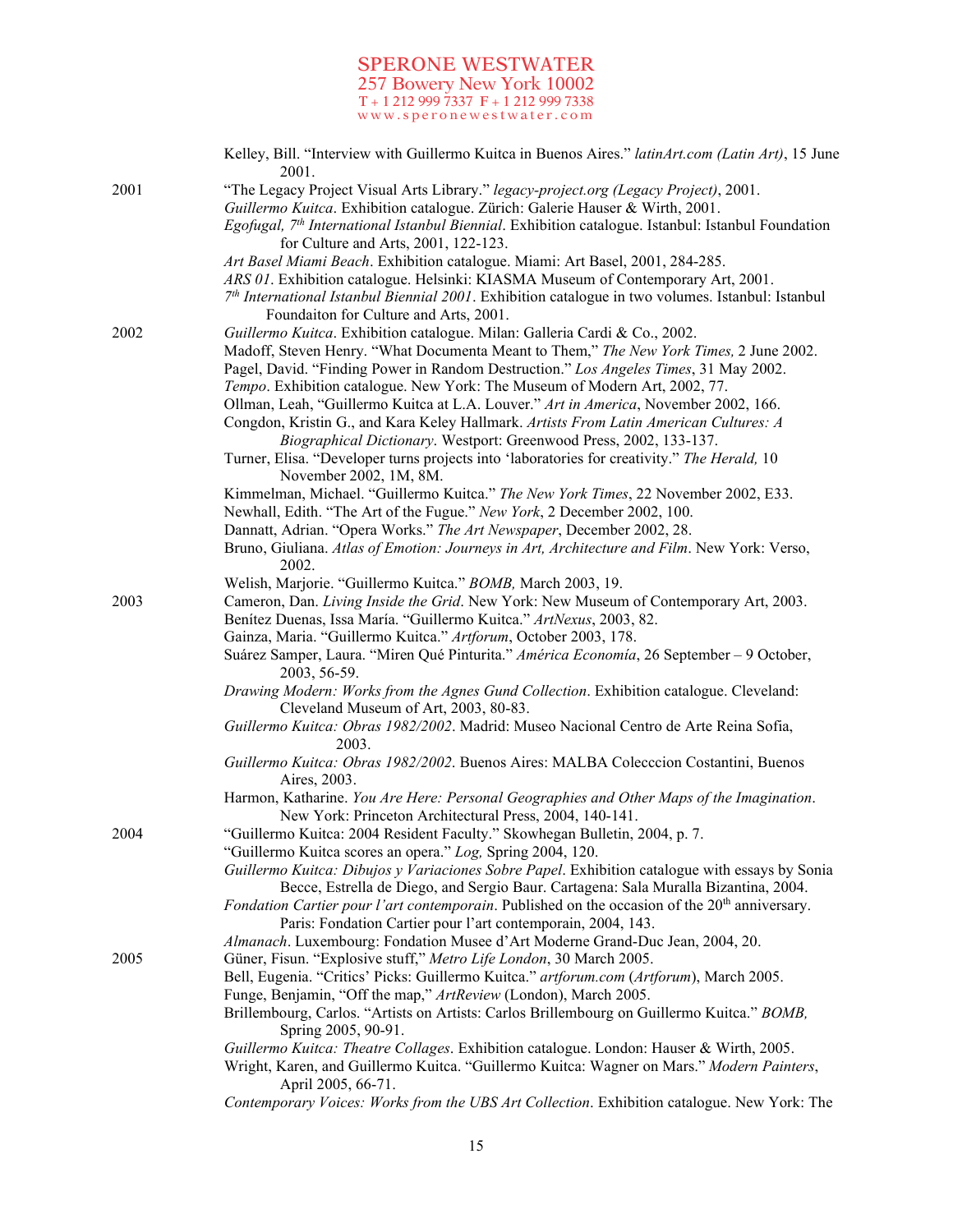|      | Museum of Modern Art, 2005, 182-183.<br>Broggi, Laura, and Giuliana Bruno. "Atlas of Emotion." Aria, January 2005, 18-19.                                                                     |
|------|-----------------------------------------------------------------------------------------------------------------------------------------------------------------------------------------------|
|      | Cohen, David. "Degrees of Exhilaration." The New York Sun, 10 November 2005.                                                                                                                  |
|      | Sight Lines: Postwar to Contemporary Art, The Kohlberg Kravis Roberts Collection. New York:                                                                                                   |
|      | KKR & Co., 2005, 168-169.                                                                                                                                                                     |
|      | Farsites: Urban Crisis and Domestic Symptoms in Recent Contemporary Art. San Diego: San<br>Diego Museum of Art and Centro Cultural Tijuana, 2005, 69.                                         |
|      | The Millennium Partners Collection of Contemporary Art: 7 Hotel Set. New York: Millennium                                                                                                     |
|      | Partners, 2005.                                                                                                                                                                               |
|      | The Hours: Visual Arts of Contemporary Latin America. A Selection from the Daros Latinamerica                                                                                                 |
|      | Collection, Zurich. Exhibition catalogue. Zurich: Daros-Latinamerica AG & Hatje Cantz<br>Verlag, 2005.                                                                                        |
|      | Richer, Francesca, and Matthew Rosenzweig, ed. No.1: First Works by 362 Artists. New York:<br>D.A.P., 2005, 206.                                                                              |
|      | Kantor, Jordan. Drawing from the Modern 1975-2005. New York: Museum of Modern Art, 2005.                                                                                                      |
| 2006 | Guillermo Kuitca: Obras Puntuales. Exhibition Catalogue. Santiago, Chile: Museo Nacional<br>Belles Artes, 2006.                                                                               |
|      | Ayerza, Josefina. "Planning Stages." Artforum, April 2006, 121, 124.                                                                                                                          |
|      | Fuenmayor, Jesus, ed. Arte de America do Sul. Portugal: Coleccao de Arte Contemporanea<br>Publico Serralves, 2006.                                                                            |
|      | Morris, Frances, ed. Tate Modern: The Handbook. London: Tate Publishing, 2006.                                                                                                                |
|      | Mendelsohn, Meredith. "Over 30 / Under 30: A Moron, a Psychologist, and a Fat Man"<br>ARTnews, November 2006, 166-167.                                                                        |
|      | Ellipse Foundation Contemporary Art Collection. Cascais, Portugal: Ellipse Foundation, 2006.                                                                                                  |
|      | Das Lied von der Erde: Guillermo Kuitca. Exhibition catalogue. Zurich: Daros-Latinamerica AG<br>& Hatje Cantz Verlag, 2006.                                                                   |
|      | Guillermo Kuitca: Obras Puntuales. Exhibition catalogue. Colombia: Biblioteca Luis Angel<br>Arango, 2006.                                                                                     |
|      | Edward Kaufman, Edward. "Guillermo Kuitca: Wet and Dry Art." The Art Newspaper (Art Basel /<br>Miami Beach Daily Edition), 8 December 2006, 6.                                                |
| 2007 | Swabsky, Barry. "The 80s: A Topology." Artforum, Summer 2007, 489.                                                                                                                            |
|      | Astorga, Vicente. "Guillermo Kuitca: Creando el Asombro." Ocean Drive Espanol, February<br>2007.                                                                                              |
|      | Loock, Ulrich, ed. The 80s: A Topology. Porto: Museu de Arte Contemporanea de Serralves, 2007.<br>Vogel, Carol. "Inside Art: High Profile in Venice." The New York Times, 30 March 2007, E30. |
|      | Fast Forward: Contemporary Collections for the Dallas Museum of Art. Exhibition catalogue.<br>Dallas: Dallas Museum of Art, 2007, 312.                                                        |
|      | Adams, Beverly. Constructing a Poetic Universe: The Diane and Bruce Halle Collection of Latin                                                                                                 |
|      | American Art. Houston: The Museum of Fine Arts, 2007.                                                                                                                                         |
|      | Sheets, Hilarie. "Surprise Breaks out Of the Box (Or Cube)." The New York Times, 3 June 2007,<br>34.                                                                                          |
|      | Katzenstein, Ines. Guillermo Kuitca: Si yo fuera el invierno mismo. Exhibition catalogue. Buenos<br>Aires: Republica Argentina & Fundacion ArteBA, 2007.                                      |
|      | Luke, Ben. "Bringing in Brazil and Buenos Aires to Britain." Financial Times, 25 May 2007.                                                                                                    |
|      | Lacayo, Richard. "Argentina's Guillermo Kuitca." time.com (Time), 8, 10 and 12 June 2007.                                                                                                     |
|      | Storr, Robert. "52 Biennale di Venezia." L'Uomo Vogue, May/June 2007, 222-314.                                                                                                                |
|      | Armendáriz, Alberto. "Kuitca, destruyendo imágenes." La Nacion Revista, 17 June 2007, 26-31.                                                                                                  |
|      | An Incomplete World: Works from the UBS Collection. Exhibition catalogue. Sydney: Art Gallery<br>of New South Wales/National Gallery of Victoria, 2007, 111.                                  |
|      | Dillon, Laura. "Commissions: Guillermo Kuitca." Sculpture, September 2007, 19.<br>Vetrocq, Marcia E. "The Venice Biennale, all'americana." Art in America, September 2007, 136-<br>147, 179.  |
|      | Gladstone, Valerie. "The Art of the Seating Chart." The New York Sun, 18 September 2007, 13.                                                                                                  |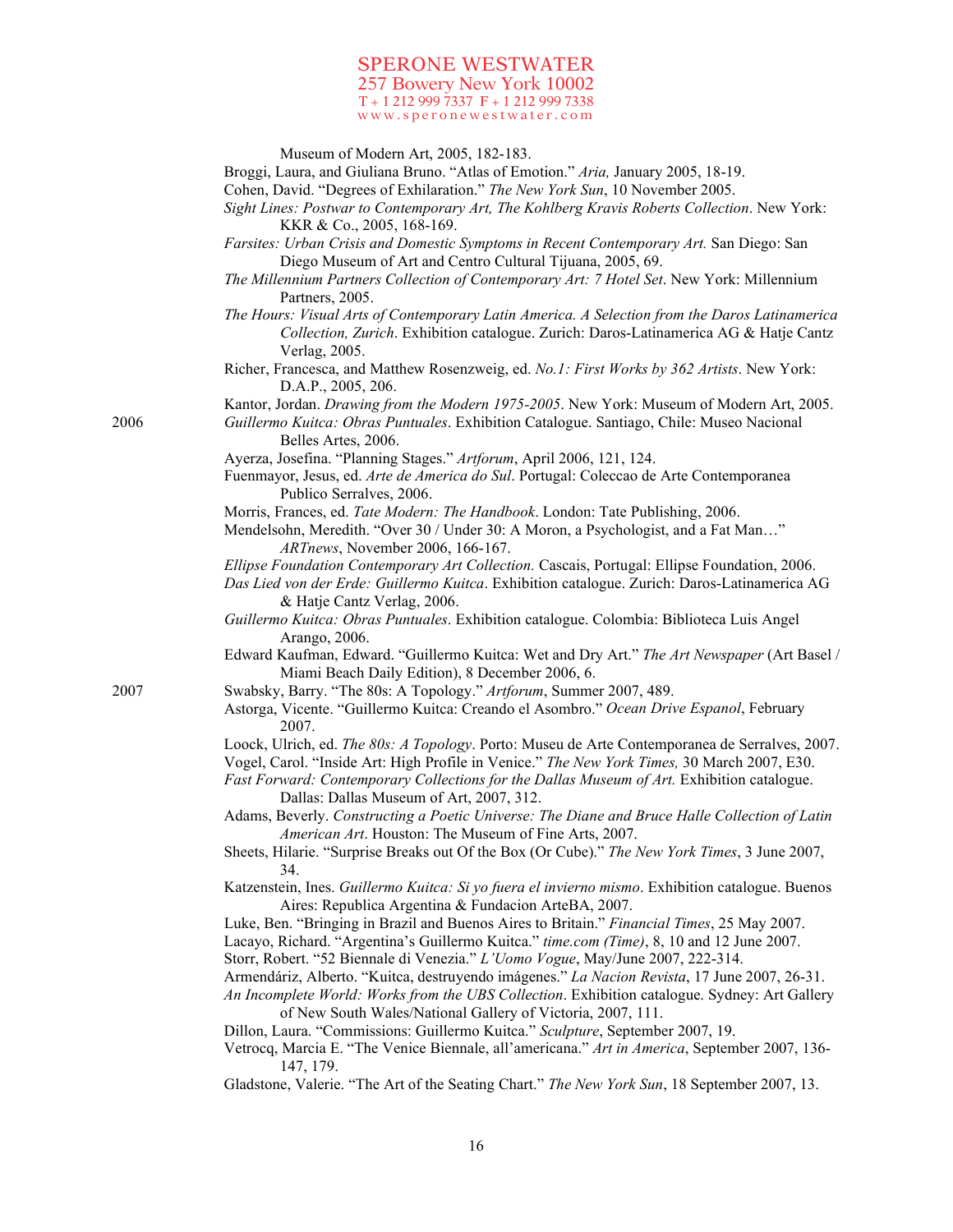- Rosenberg, Karen. "Opera Lover Plays Musical Chairs with Paint." *The New York Times*, 21 September 2007, E35.
- *Guillermo Kuitca: Stage Fright*. Exhibition catalogue. New York: Sperone Westwater & Gallery Met, 2007.
- Schmidt, Jason. "Work in Progress." *V Magazine*, Fall 2007, 158-169.
- "Goings on About Town: Guillermo Kuitca." *The New Yorker*, 15 October 2007, 20.
- Brooks, Victoria & Joanna Stella-Sawicka, eds. *Monsoon Art Collection*. London: Monsoon Art Collection, 2007.
- Storr, Robert. *Think with the Senses Feel with the Mind: La Biennale di Venezia 2007*. Exhibition catalogue in two volumes. Venice: La Fondazione La Biennale di Venezia, 2007, 194. *Departures* (Russian Edition), 2007-2008, 93-98.
- Dunlop, Beth. *AQUA: Miami Modern by the Sea*. New York: Rizzoli, 2007, 106-109.
- 2008 Gilmore, Jonathan. "Guillermo Kuitca at Gallery Met." *Art in America,* April 2008, 167.
	- *Nexus 38: Patrimoni, Creacio I Educacio, El Present com a Futur,* Spring 2008, 101, 106, 113. Aninat, Magdalena. "Artists: Who's Hot Today." *In,* August 2008, 54.
	- Holmes, Steven. *Festchrift: Selections from a Collection.* Hartford: Leo, 2008, pl. 41-42.
	- Grosz, David. "Weekend Picks: Guillermo Kuitca in London." *www.blouinartinfo.com (Blouin Artinfo),* 16 October 2008.
	- Storr, Robert. *Guillermo Kuitca: Plates N °01-24*. Göttingen: Steidl; London: Hauser & Wirth, 2008.
	- *Painted! Beate Günther, Guillermo Kuitca, Richard Allen Morris*. Zürich: Daros-latinamerica AG; Ostfildern: Hatje Cantz, 2008.
	- *Face to Face: The Daros Collection*. Zürich: Daros-latinamerica AG; Ostfildern: Hatje Cantz, 2008, 15, 111, 121, 285, 288.
	- Dreishpoon, Douglas. "Portfolio: Guillermo Kuitca Drawing the Curtain." *Art in America,* December 2008, 150-155.
	- *Art is for the Spirit, Works from The UBS Art Collection*. Exhibition catalogue. Tokyo: Mori Art Museum, 2008, 169-171.
- 2009 *Guillermo Kuitca: Everything, Paintings and Works on Paper, 1980-2008*. Exhibition catalogue. Washington, D.C.: Hirshhorn Museum and Sculpture Garden, 2009.
	- Carey-Kent, Paul. "Guillermo Kuitca: Mapping the Abstract Void." *Art World*, December 2008/ January 2009, 132-137.
	- Duville, Matias. Translated by Margaret Carson. "Guillermo Kuitca." *BOMB,* Winter 2009, 50-57.

Harmon, Katherine. *The Map as Art: Contemporary Artists Explore Cartography*. Exhibition catalogue with essays by Gayle Clemans. New York: Princeton Architectural Press, 2009, 186-191.

- Moriarity, Bridget. "The High Life." *Art +Auction*, July/August 2009, 48.
- Turvey, Lisa. "Guillermo Kuitca: Everything, Paintings and Works on Paper, 1980–2008, Miami Art Museum." *Artforum*, September 2009, 131.
- Larratt-Smith, Philip. "Entrevista a Guillermo Kuitca." In *Andy Warhol, Mr. America*. Colombia: Museo de Arte del Banco de la República, 2009, 111-124.
- Spears, Dorothy. "A Curtain as Ambitious as Its Stage." *The New York Times*, 4 October 2009, AR20.
- Belcove, Julie L. "Guillermo Kuitca." *W*, November 2009, 34, 168-175.
- Cash, Stephanie. "Insight: Dallas Scores Again." *Art in America,* October 2009, 36.
- Santiago, Fabiola. "Artist puts 'Everything' into Miami exhibition." *The Miami Herald*, 18 October 2009, 1M, 3M.
- Pogrebin, Robin. "Architect's Challenge: A Sliver of a Space." *www.nytimes.com (The New York Times)*, 20 October 2009.
- Batet, Janet. "Kuitca y sus laberintos insondables." *www.elnuevoherald.com (El Nuevo Herald)*, 25 October 2009.
- "Guillermo Kuitca Exhibits at Miami Art Museum." *ARTPULSE*, October-November 2009, 75- 76.
- "News: Art Basel Miami Beach." *Phillips de Pury & Company: Music*, 21 November 2009, 69.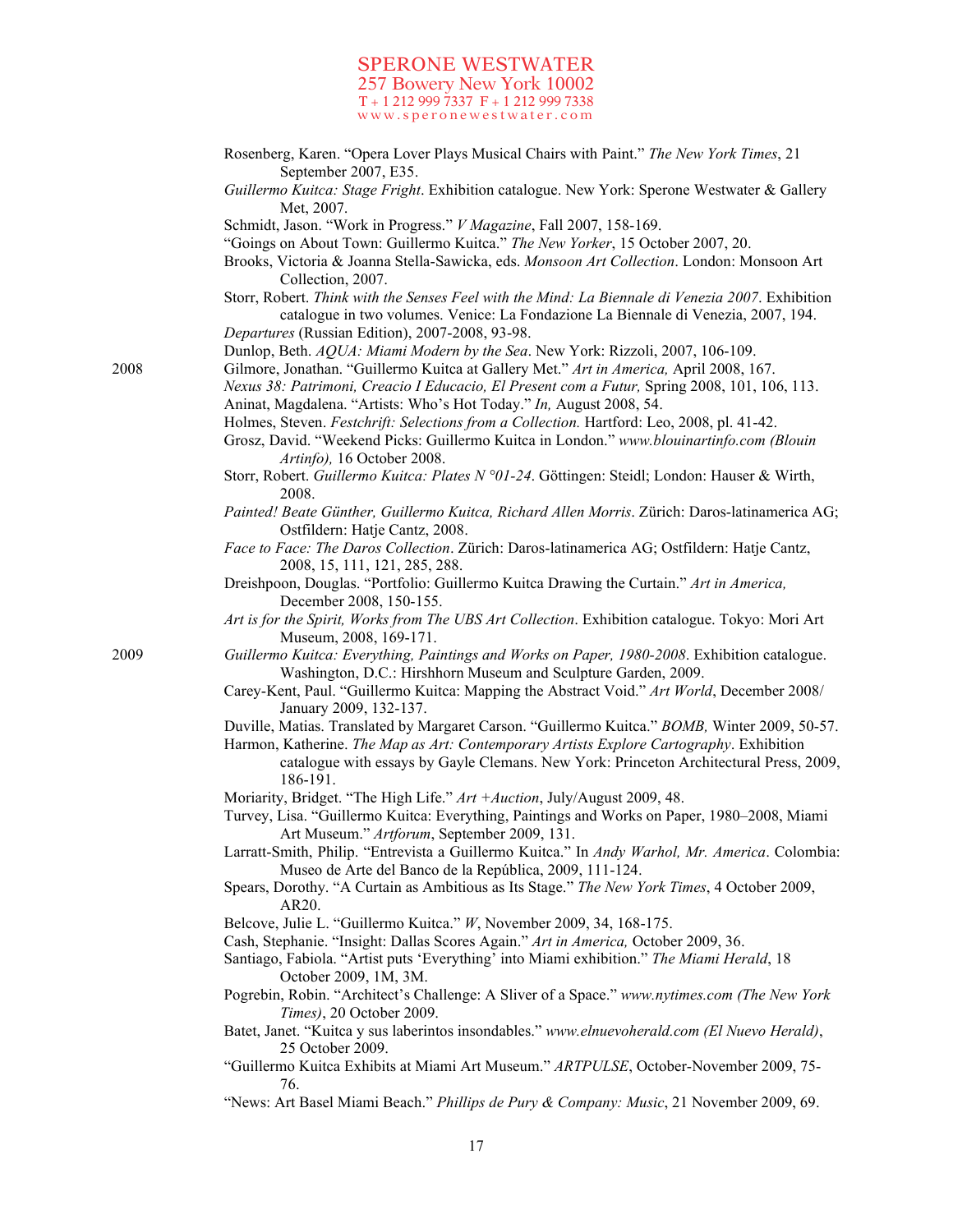- Ollman, Leah. "The World According to Kuitca." *Art in America*. December 2006, 122-127.
- Crow, Kelly. "Collecting: Art Basel's New Power Players." *The Wall Street Journal*, 4 December 2009, W12.
- Burns, Charlotte. "Kuitca brings a bit of drama to Miami." *The Art Newspaper* (Art Basel Miami Beach Daily Edition), 4 December 2009, 4.
- Turner, Elisa. "Guillermo Kuitca, Miami Art Museum and Freedom Tower." *ARTnews*, December 2009, 116.
- 2010 Pollack, Barbara. "Taking Center Stage." *ARTnews*, February 2010, 80-85.
	- "44 Kuitca remix." *Remix*, Edition 156, December-Summer 2010, 44-51.
		- Dabkowski, Colin. "Painting as theater, from Guillermo Kuitca." *The Buffalo News*, 21 February 2010, F1-F2.
		- Dabkowski, Colin. "Painting as theater, from Guillermo Kuitca." *www.buffalonews.com (The Buffalo News)*, 21 February 2010.
		- *Kwangju Biennale: Beyond the Borders*. Exhibition catalogue. Kwangju: Kwangju Biennale Foundation, 1995, 244-245.
		- Konzevik, Gabriel. "Editorial." *Bitacora Arquitectura*, February 2010, cover.
		- "Everything: Guillermo Kuitca, Paintings and Works on Paper, 1980-2008." *albrightknox.org (The Albright-Knox)*, February 2010.
	- Storr, Robert. "All About Guillermo Kuitca." *Modern Painters*, Summer 2010, 64-69.
	- *Then & Now: Abstraction in Latin American Art from 1950 to Present*. Exhibition booklet. New York: Deutsche Bank, 2010.
	- Kerr, Euan. "Once upon a mattress Kuitca style." *www.mprnews.org (MPR News)*, 24 June 2010.
	- Viso, Olga. "Standing Apart from Painting." *Walker*, July/August 2010, cover, 2-3.

Abbe, Mary. "Guillermo Kuitca's Landscapes of Love and Loss." *www.startribune.com (StarTribune)*, 1 July 2010.

- "The Twenty: Our Most Anticipated Shows of Fall." *New York*, 30 August 6 September 2010, 87.
- "Guillermo Kuitca." *ArtReview*, September 2010.
- "The Shortlist." *Art in America*, September 2010, 36.
- Crow, Kelly. "Gallery Moves Up In Art World." *The Wall Street Journal*, 17 September 2010, A25.
- Haight, Sarah. "When: 21st." *W*, October 2010.
- Camhi, Leslie. "Art: Outside the Box." *Vogue*, October 2010, 262.
- *Contemporary Collecting: The Donna and Howard Stone Collection*. Chicago: The Art Institute of Chicago, 2010.
- "Guillermo Kuitca: Everything—Paintings and Works on Paper, 1980-2008." *www.washingtonpost.com (The Washington Post),* 28 October 2010.
- Johnson, Grant. "Building Silence: Guillermo Kuitca." *Art Papers*, November/December 2010, 32-37.
- Goldberg, A. "Go See New York: Guillermo Kuitca: Paintings 2008-2010 & Le Sacre at Sperone Westwater September 22nd through November 6th, 2010." *artobserved.com* (*AO Art Observed*), 5 October 2010.
- Turvey, Lisa. "Guillermo Kuitca: Everything, Paintings and Works on Paper, 1980-2008." *www.artforum.com* (*Artforum*), 2010.
- Zanona, Melanie. "Getting Lost in 'Everything' at the Hirshhorn." *rollcall.com* (*Roll Call*), 16 November 2010.

Gopnik, Blake. "Hirshhorn 'Directions' show looks back at modern buildings." *www.washingtonpost.com* (*The Washington Post*), 21 November 2010.

- Buhmann, Stephanie. "Leaves fall as Bowery art scene experience renewal." *thevillager.com* (*The Villager)*, 14 – 20 October 2010.
- Duggan, Bob. "Map Quest: Guillermo Kuitca's 'Everything." *bigthink.com* (*Big Think*), 16 August 2010.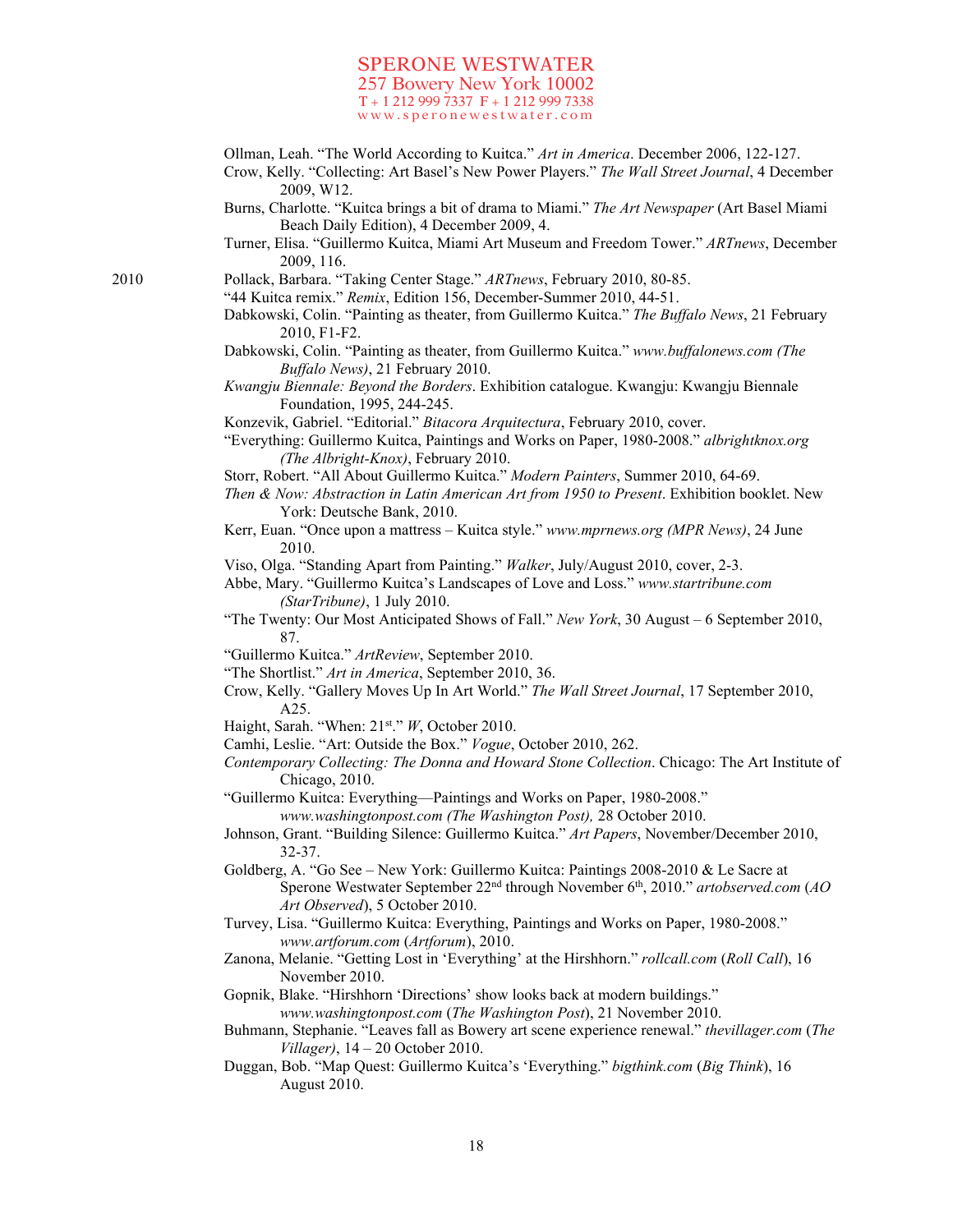|      | Deusner, Stephen M. "Finding Art in the Everyday." The Washington Post Express, October 2010,<br>E6, E21.                                                                                                                                                                      |
|------|--------------------------------------------------------------------------------------------------------------------------------------------------------------------------------------------------------------------------------------------------------------------------------|
|      | O'Sullivan, Michael. "Mapping Conflict and Chaos." The Washington Post, 29 October 2010.<br>Johnson, Grant. "Building Silence: Guillermo Kuitca." Art Papers, November/December 2010.<br>Post, Ari. "Fally 2010 Visual Arts Preview: The Best of the Gallery Scene this Fall." |
|      | georgetowner.com (The Georgetowner), 8 September 2010.                                                                                                                                                                                                                         |
|      | Campello, Lenny. "Kuitca coming to the Hirshhorn." dcartnews.blogspot.com (Daily Campello<br>Art News), 20 August 2010.                                                                                                                                                        |
| 2011 | Belcove, Julie L. "Signs of Life." The Art Economist, vol. 1, no. 1, January 2011, 17.                                                                                                                                                                                         |
|      | Wylie, Charles. "The Power of a Threshold: Guillerm Kuitca's Winspear Curtain." The Dallas<br>Opera Playbill 2010-2011, February 2011, 10-13.                                                                                                                                  |
|      | Pascucci, Marisa J. "Guillermo Kuitca." The Art Economist, vol. 1, no. 2, 2011, 38.                                                                                                                                                                                            |
|      | Rondeau, James. Contemporary Collecting: The Judith Neisser Collection. Chicago: The Art<br>Institute of Chicago, 2011, 78.                                                                                                                                                    |
|      | Kaufman, Jason Edward. "D.C. art collectors Daniel and Mirella Levinas: 'Open to what art can<br>be." www.washingtonpost.com (The Washington Post), 19 August 2011.                                                                                                            |
|      | Shaw, Edward. Pintura Contemporanea Latinoamericana / Contemporary Latin American<br>Painting. Santiago de Chile: Celfin Capital, 2011, 44-45.                                                                                                                                 |
| 2012 | Ades, Dawn. "Collecting art from Latin America: a perspective from the UK." Tate Latin                                                                                                                                                                                         |
|      | American Acquisitions Committee: Celebrating 10 years, 2012, 6-7, 36-37.                                                                                                                                                                                                       |
|      | Vogel, Carol. "A Portrait's Long Fingers Suggest El Greco." www.nytimes.com (The New York<br>Times), 12 April 2012.                                                                                                                                                            |
|      | Pogrebin, Robin. "Expanded Drawing Center To Reopen in September." The New York Times, 14<br>April 2012, C2.                                                                                                                                                                   |
|      | Wullschlager, Jackie. "Guillermo Kuitca." Financial Times, 2 - 3 June 2012, 17.                                                                                                                                                                                                |
|      | Guillermo Kuitca: No Tomorrow. Exhibition catalogue. London: Hauser & Wirth, 2012.                                                                                                                                                                                             |
|      | "Guillermo Kuitca: Diarios." New York, 27 August - 3 September 2012, 107.                                                                                                                                                                                                      |
|      | Loos, Ted. "Same Museum, but a Brand-New Look." The New York Times, 9 September 2012, 68.<br>"Guillermo Kuitca: Diarios." www.timeout.com (Time Out New York), 24 October 2012.                                                                                                |
|      | Goldstein, Andrew M. "Painting Is Always a Paradox': A A&Q With Guillermo Kuitca."<br>www.artspace.com (Artspace), November 2012.                                                                                                                                              |
|      | Cotter, Holland. "Works That Play With Time." The New York Times, 2 November 2012, C19,<br>C <sub>27</sub> .                                                                                                                                                                   |
|      | Cotter, Holland. "Guillermo Kuitca: 'Diarios,' José Antonio Suárez Londoño: 'The Yearbooks,'<br>and 'In Deed: Certificates of Authenticity in Art." The New York Times, 9 November<br>2012, C21.                                                                               |
|      | "Don't Miss: Nov. 10-16." www.wsj.com (The Wall Street Journal), 9 November 2012.                                                                                                                                                                                              |
|      | Fiske, Courtney. "Critics' Picks: Guillermo Kuitca." www.artforum.com (Artforum), November<br>2012.                                                                                                                                                                            |
|      | "Goings on about Town." The New Yorker, 3 December 2012, 12.                                                                                                                                                                                                                   |
|      | Creahan, D. "New York - Guillermo Kuitca: 'Diarios' at The Drawing Center Through December<br>16th, 2012." artobserved.com (Art Observed), 11 December 2012.                                                                                                                   |
|      | Decades: Contemporary Collecting 2002-2012. Exhibition catalogue. Buffalo: Albright-Knox Art<br>Gallery, 2012, 45, 126, 128, 138-139, 299, 307, 352.                                                                                                                           |
| 2013 | Adams, Beverly, and Vanessa K. Davidson, ed. Order, Chaos, and the Space Between:<br>Contemporary Latin American Art from the Diane and Bruce Halle Collection.<br>Exhibition catalogue. Phoenix: Phoenix Art Museum, 2013.                                                    |
| 2014 | FitzGerald, Michael. Post-Picasso - Contemporary Reactions. Exhibition catalogue. Barcelona:<br>Fundació Museu Picasso de Barcelona, 2014, cover, 94-97.                                                                                                                       |
|      | Small, Rachel. "Guillermo Kuitca Knows the Way." www.interviewmagazine.com (Interview), 25<br>April 2014.                                                                                                                                                                      |
|      | Dailey, Meghan. "Guillermo Kuitca's Room with a Point of View." W Magazine, 28 April 2014.                                                                                                                                                                                     |
|      | Nelson, George. "Breaking the canvas to invade the space." Buenos Aires Herald, 25 April 2014,<br>13.                                                                                                                                                                          |
|      |                                                                                                                                                                                                                                                                                |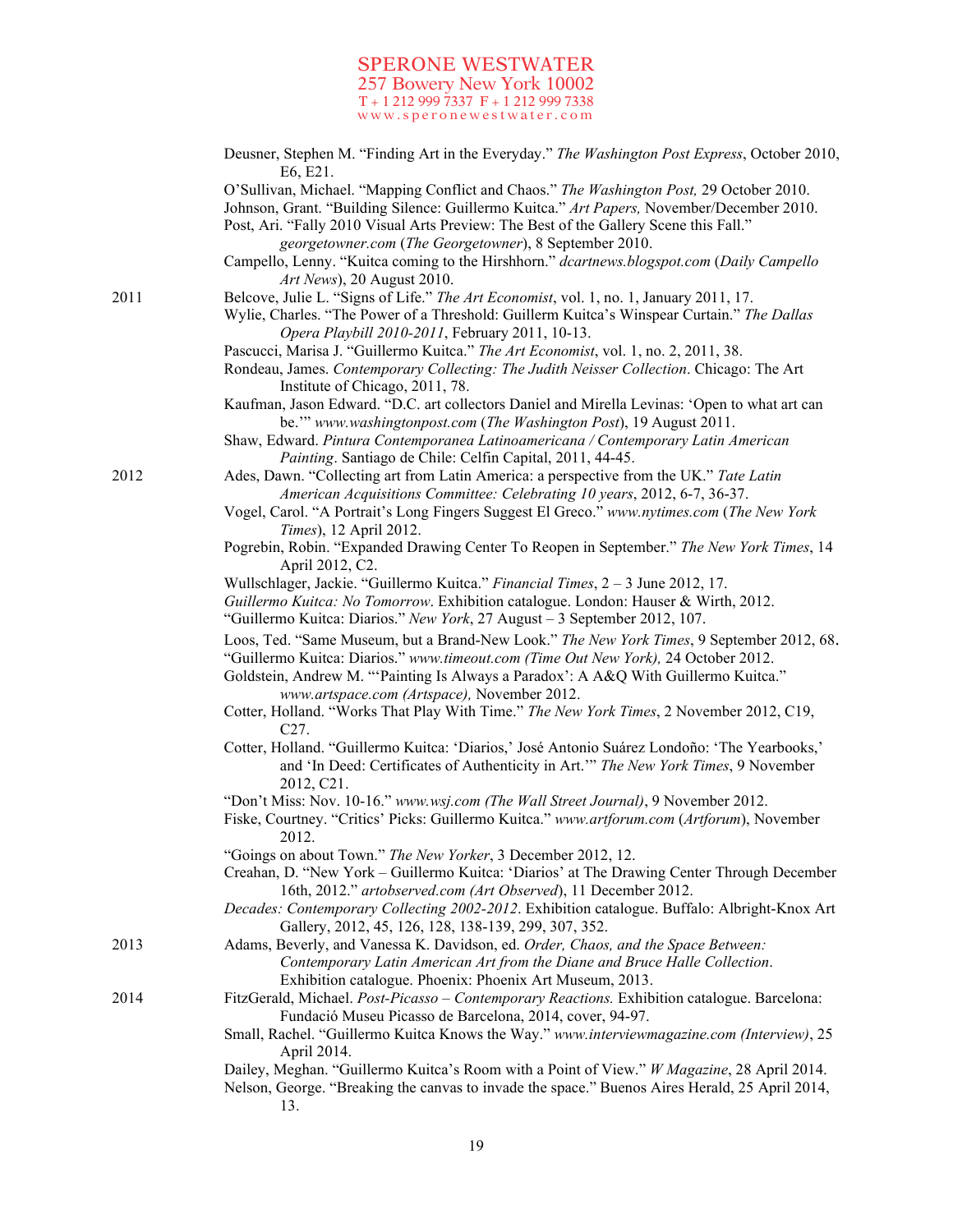|      | Ellis-Petersen, Hannah. "Fondation Cartier Celebrates 30 Years With Portrait Tribute to Artists."<br>www.theguardian.com (The Guardian), 28 October 2014.                           |
|------|-------------------------------------------------------------------------------------------------------------------------------------------------------------------------------------|
|      | Thackara, Tess. "Guillermo Kuitca on his Immersive, David Lynch-Inspired Installation at the                                                                                        |
|      | Fondation Cartier." www.artsy.net (Artsy), 10 December 2014.<br>Visconti, Jacopo Crivelli. Novas Derivas. São Paulo: WMF Martins Fontes, 2014, 85-86.                               |
| 2015 | Signs/Words. Exhibition Catalogue. New York: Sperone Westwater, 2015.                                                                                                               |
|      | Hudson, Suzanne. Painting Now. New York: Thames & Hudson, Inc., 2015, 186, 192.                                                                                                     |
|      | Ramírez, Mari Carmen, ed. Contingent Beauty: Contemporary Art from Latin America. Exhibition<br>catalogue. Houston: The Museum of Fine Arts, Houston, 2015, 22-23, 122-135.         |
|      | Barnitz, Jacqueline, and Patrick Frank. Twentieth-Century Art of Latin America. Revised and                                                                                         |
|      | expanded edition. Austin: University of Texas Press, 2015, 320-321.                                                                                                                 |
| 2016 | Bell, Vanessa. "Ambitious abstraction: Guillermo Kuitca's monumental works at Hauser &<br>Wirth." www.wallpaper.com (Wallpaper*), 8 June 2016.                                      |
|      | Rudman, Matthew. "Guillermo Kuitca." www.studiointernational.com (Studio International), 8<br>June 2016.                                                                            |
|      | Lowe, Laurence. "The Cultural Makeover of Buena Aires." Travel + Leisure, October 2016, 65-<br>66, 68.                                                                              |
|      | UBS Art Collection: To Art its Freedom. Berlin: Hatje Cantz Verlag, 2016, 84.                                                                                                       |
|      | Homeward: Selections from the Wieland Collection. Atlanta: The Wieland Collection, 2016, 314,<br>352.                                                                               |
| 2017 | Binder, Pat, and Gerhard Haupt. "Guillermo Kuitca: Experiences with documenta." u-in-u.com<br>(Universes in Universe Magazine), February 2017.                                      |
|      | Messerli, Douglas. "Full House: Artists from Latin America Imagine Home." hyperallergic.com<br>(Hyperallergic), 29 July 2017.                                                       |
|      | Storr, Robert. Interviews on Art. London: HENI Publishing, 2017, 395-405.                                                                                                           |
|      | Noriega, Chon A., Mari Carmen Ramírez, and Pilar Tompkins Rivas. Home - So Different, So<br>Appealing. Exhibition catalogue. Los Angeles: Regents and the University of California, |
|      | UCLA Chicano Studies Research Center Press, and Los Angeles County Museum of                                                                                                        |
|      | Art; Houston: Museum of Fine Arts, 2017, 94, 96-98, 160-164, 261.                                                                                                                   |
|      | de Vajay, Sigismond, ed. Guillermo Kuitca: Collected Drawings 1971-2017. Zurich: JRP Ringier;                                                                                       |
|      | Buenos Aires: Kültur Büro Barcelona/Buenos Aires, 2017.                                                                                                                             |
| 2018 | Scala, Mark W., ed. Chaos and Awe: Painting for the 21st Century. Exhibition catalogue.<br>Cambridge, MA: The MIT Press; Nashville: The Frist Center for the Visual Arts, 2018.     |
|      | Les Visitants. Una mirada de Guillermo Kuitca a la colección de la Fondation Cartier pour l'art                                                                                     |
|      | contemporain. Exhibition catalogue. Buenos Aires: CCK; Paris: Fondation Cartier pour                                                                                                |
|      | l'art contemporain, 2018.                                                                                                                                                           |
| 2019 | Roberts, Kathaleen. "SITE's opera exhibit goes behind the scenes." www.abqjournal.com<br>(Albuquerque Journal), 10 March 2019.                                                      |
|      | Theaters of Fiction. Exhibition catalogue. Clinton, NY: Ruth and Elmer Wellin Museum of Art at<br>Hamilton College, 2019.                                                           |
|      | Regardie, Jon, Nicholas Slayton, and Sean P. Thomas. "A Rundown of 40 Concerts, Exhibits,                                                                                           |
|      | Films, Events and More Coming to Downtown This Summer."<br>www.ladowntownnews.com (DT News), 22 May 2019.                                                                           |
|      | Slayton, Nicholas. "Idiots, Thinkers and Tents: Hauser & Wirth Los Angeles Digs Into the                                                                                            |
|      | Creations of Guillermo Kuitca and David Hammons." www.ladowntownnews.com (DT<br>News), 6 June 2019.                                                                                 |
|      | Schaffner, Ingrid, and Liz Park. Dispatch: CI57-2018. Pittsburgh: Carnegie Museum of Art 2019.                                                                                      |
|      | Oles, James, and Lisa Fischman, eds. Art Latin America: Against the Survey. Exhibition<br>catalogue. Austin: University of Texas Press; Wellesley, MA: Davis Museum at              |
|      | Wellesley College, 2019.<br>Bel Canto: Contemporary Artists Explore Opera. Exhibition catalogue. Santa Fe: SITE Santa Fe,<br>2019.                                                  |
|      | No Habrá Nunca Una Puerta. Estás Adentro: Obras de la Coleção Teixeira de Freitas. Exhibition<br>catalogue. Madrid: Fundación Banco Santander, 2019.                                |
|      |                                                                                                                                                                                     |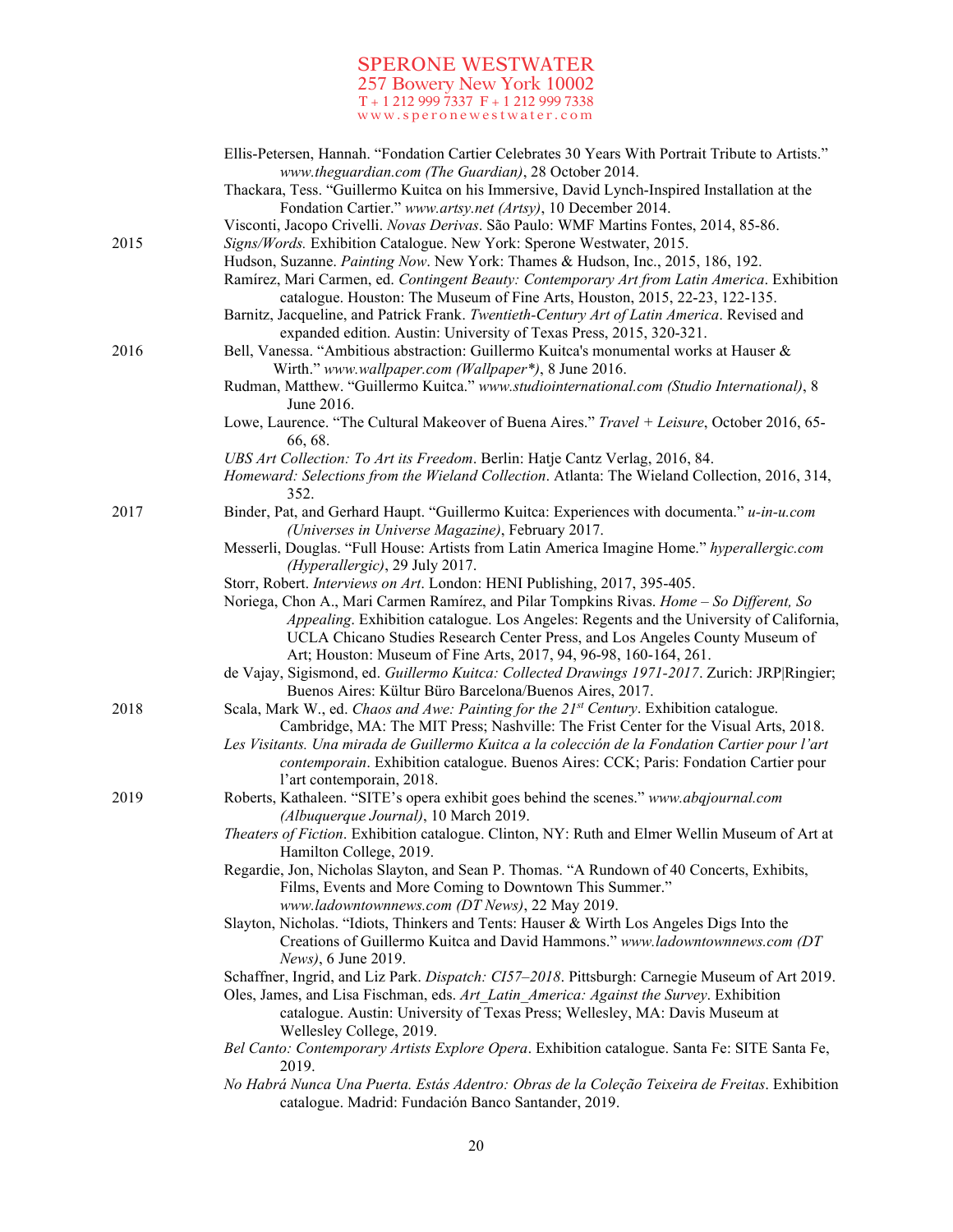|      | Guillermo Kuitca. Exhibition catalogue. Los Angeles: Hauser & Wirth Publishers, 2019<br>Atlas of Diagrammatic Imagination: Maps in Research, Art and Education. Vilnius, Lithuania:<br>Vilnius Academy of Arts Press, 2019. |
|------|-----------------------------------------------------------------------------------------------------------------------------------------------------------------------------------------------------------------------------|
|      | Brew, Kathy. "Bel Canto: Contemporary Artists Explore Opera." brooklynrail.org (The Brooklyn<br>Rail), September 2019.                                                                                                      |
| 2020 | Belcove, Julie. "16 Contemporary Artists Respond to the Covid-19 Crisis With Poignant New<br>Works." robbreport.com (Robb Report), 10 April 2020.                                                                           |
|      | Rubenstein, Raphael. "In Conversation: Guillermo Kuitca with Raphael Rubenstein."<br>brooklynrail.org (The Brooklyn Rail), May 2020.                                                                                        |
|      | Karmel, Pepe. Abstract Art: A Global History. London and New York: Thames & Hudson Inc.,<br>2020, 249, 259, 318.                                                                                                            |
|      | Rendez-Vous. Exhibition catalogue. Wassenaar: Stichting Voorlinden, 2020, 49, 54-55.                                                                                                                                        |
| 2021 | Vitamin D3. London and New York: Phaidon Press Limited, 2021, 16.                                                                                                                                                           |
|      | "Les Citoyens, lo sguardo di Guillermo Kuitca alla Triennale di Milano." www.ilsole24ore.com (Il<br>Sole 24 Ore), 3 May 2021.                                                                                               |
|      | Roy, Marie-Astrid. "Les Citoyens, le regard de Guillermo Kuitca à la Triennale Milano."<br>lepetitjournal.com (Le Petit Journal), 6 May 2021.                                                                               |
|      | "Triennale Milano e Fondation Cartier, opere dell'artista Guillermo Kuitca in mostra a Milano."<br>www.firstonline.info (First Online), 6 May 2021.                                                                         |
|      | Pesce, Federica. "Les Citoyens, un emblema di comunità attraverso lo sguardo di Guillermo<br>Kuitca." www.lavocedinewyork.com (La Voce di New York), 7 May 2021.                                                            |
|      | Corradini, Luisa. "El gran año de Guillermo Kuitca en Europa: 'La pintura es el mayor de los<br>secretos."" www.lanacion.com.ar (La Nacion), 12 May 2021.                                                                   |
|      | Cortassa, Guia. "Essere cittadini. La pittura di Guillermo Kuitca a Milano." www.artribune.com<br>(Artribune), 25 May 2021.                                                                                                 |
|      |                                                                                                                                                                                                                             |

Selected Public Collections:

21st Century Museum of Contemporary Art, Kanazawa, Ishikawa Albright-Knox Art Gallery, Buffalo Art Gallery of Ontario, Toronto The Art Institute of Chicago Carnegie Museum of Art, Pittsburgh Centro Galego de Arte Contemporánea, Santiago de Compostela Cleveland Museum of Art Dallas Museum of Art Daros Latinamerica Collection, Zürich and Rio de Janeiro Fonds National d'Art Contemporain, Paris Fondation Cartier pour l'art contemporain, Paris Fondation Musée d'Art Moderne Grand-Duc Jean, Luxembourg Fundació La Caixa, Barcelona Hirshhorn Museum and Sculpture Garden, Washington, D.C. Indianapolis Museum of Art, Indianapolis Istanbul Museum of Modern Art IVAM Centre del Carme, Valencia The Jewish Museum, New York Colección Jumex, Mexico City Los Angeles County Museum of Art, Los Angeles MACBA – Museu d'Art Contemporani de Barcelona MALBA – Fundación Costantini, Museo de Arte Latinoamericano de Buenos Aires The Metropolitan Museum of Art, New York Milwaukee Art Museum Minneapolis Institute of Arts